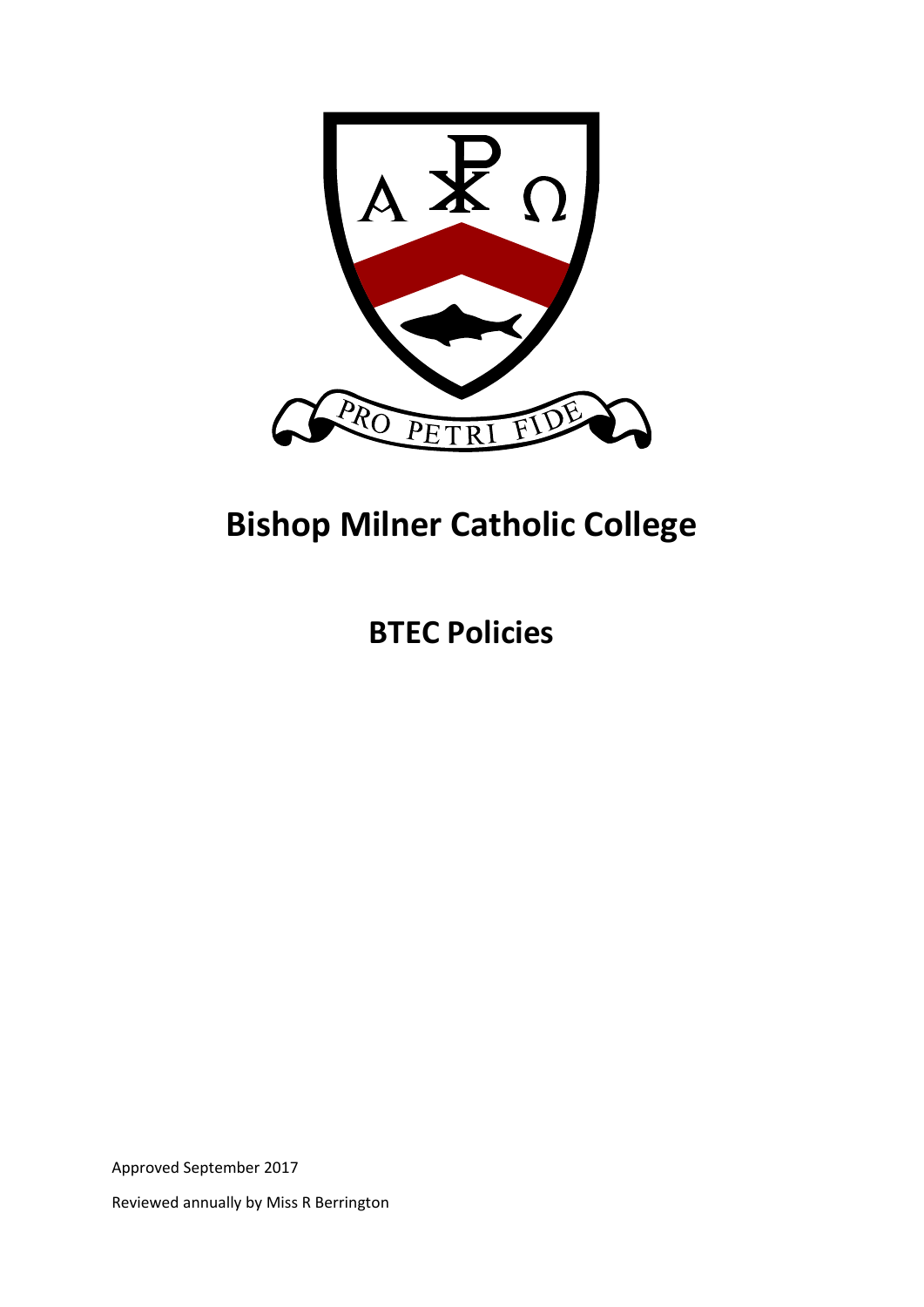### **Responsibilities**

#### **Exams Officer**

Responsible for timely, accurate and valid registration, transfer, withdrawal and certificate claims for learners.

#### **Programme Leader**

Responsible for ensuring learner details held by Pearson are accurate and that an audit trail of learner assessment and achievement is accessible. Responsible for managing programme delivery and assessment of the learners, to ensure coverage of all units and grading criteria.

#### **Quality Nominee**

Responsible for coordinating and monitoring the learner details held with Pearson. The Quality Nominee ensures that centre internal verification and standardisation processes operate, acts as the centre coordinator and main point of contact for BTEC programmes. The Quality Nominee ensures Pearson quality assurance reports are monitored and any remedial action is carried out. Required to inform Pearson of any acts of malpractice.

#### **Senior Management**

Responsible for overseeing the registration, transfer, withdrawal and certificate claims for learners to ensure that awarding body deadlines are met. Responsible for judging whether assessment decisions are valid, fair and unbiased.

#### **Assessor**

Responsible for carrying out assessment to national standards. The assessor provides feedback to learners; assures the authenticity of learner work; records and tracks achievement. Responsible for providing clear achievement feedback to learners. If assessment decisions are questioned, the Assessor is responsible for processing the learner's appeal within the agreed time. Responsible for designing assessment opportunities which limit the opportunity for malpractice and for checking the validity of the learner's work.

#### **Internal verifier**

A member of staff able to verify assessor decisions, and validate assignments. The Internal Verifier records findings, gives assessor feedback, and oversees remedial action. Responsible for judging whether assessment decisions are valid, fair and unbiased. Responsible for malpractice checks when internally verifying work.

#### **Lead Internal Verifier**

By registering with Pearson, has access to standardisation materials which may be used with assessors to ensure that national standards are understood. The Lead Internal Verifier must agree and sign off assessment and internal verification plans. A member of the programme team who oversees the implementation of an effective internal verification centre system in their subject area. The Lead Internal Verifier is required to register annually and undergoes the necessary standardisation processes. Responsible for judging whether assessment decisions are valid, fair and unbiased. Responsible for malpractice checks when internally verifying work.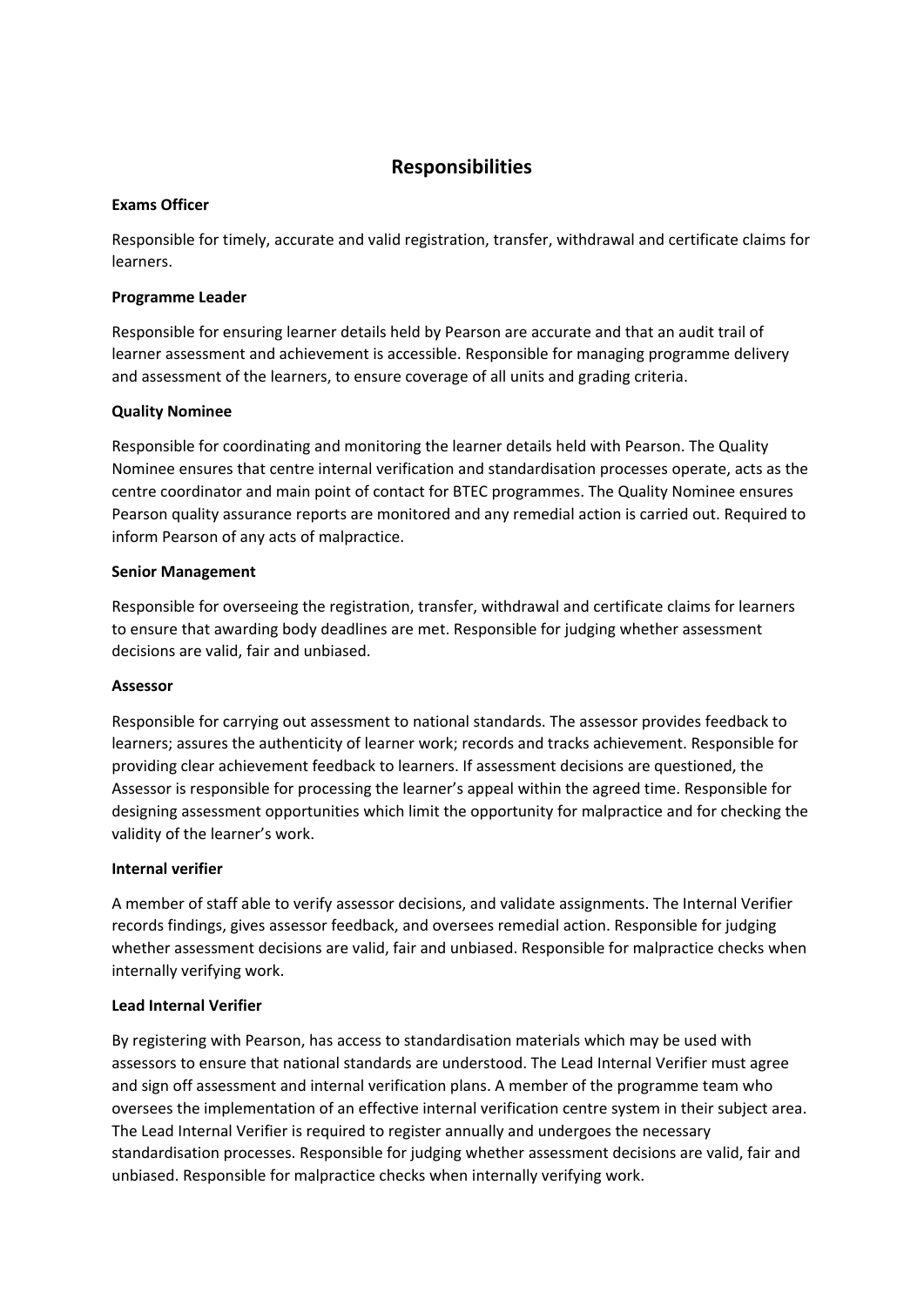#### **Learner**

Responsible for initiating the appeals procedure, in the required format, within a defined time frame, when s/he has reason to question an assessment decision

#### **Head of Centre**

Responsible for submitting an appeal in writing, to Pearson if the learner remains dissatisfied with the outcome of the centre's internal appeals procedures. Should seek proactive ways to promote a positive culture that encourages learners to take individual responsibility for their learning and respect the work of others. Responsible for any investigation into allegations of malpractice.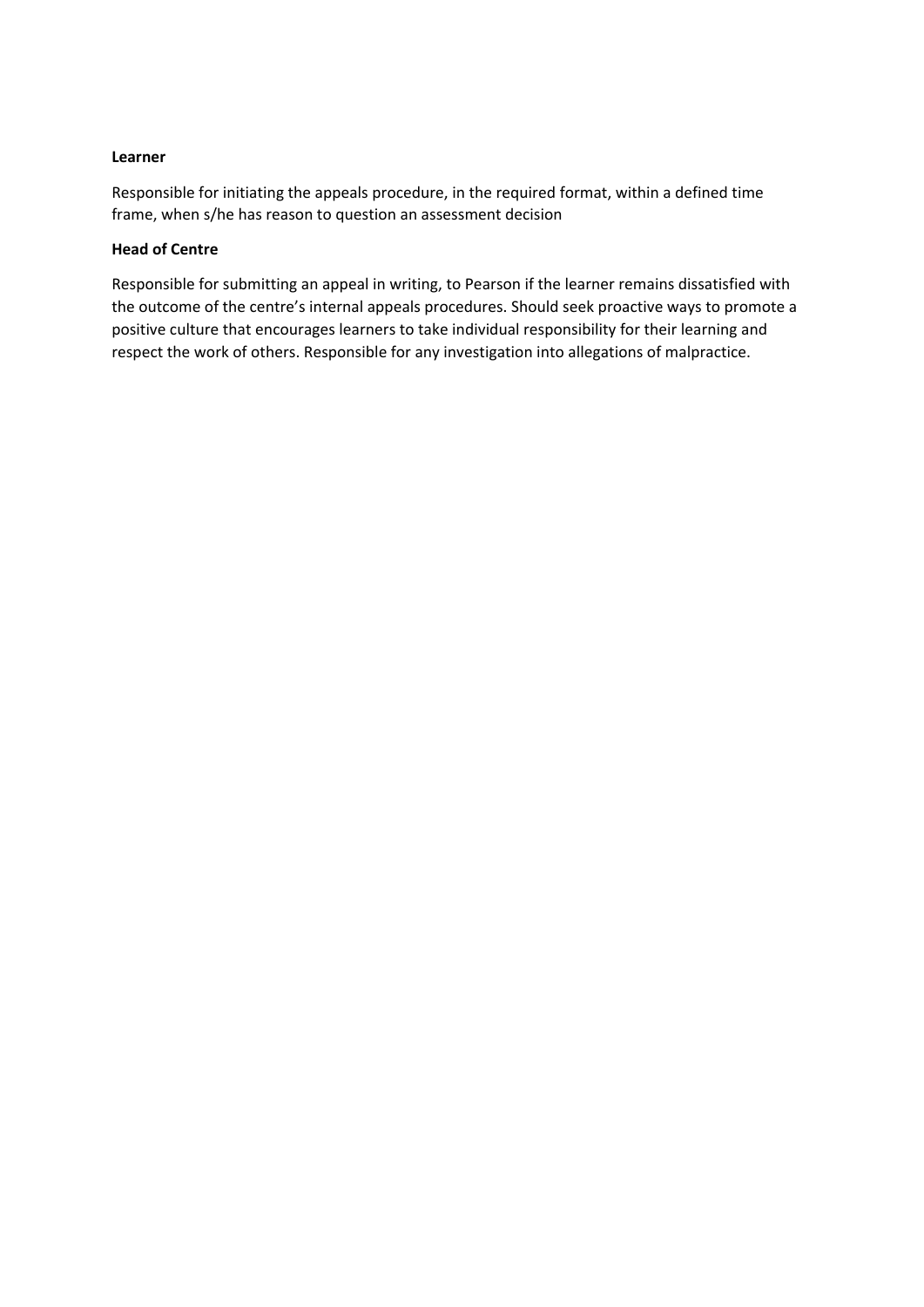### **Registration and Certification Policy**

Aim:

- To register individual learners to the correct programme within agreed timescales.
- To claim valid learner certificates within agreed timescales.
- To construct a secure, accurate and accessible audit trail to ensure that individual
- learner registration and certification claims can be tracked to the certificate
- which is issued for each learner.

In order to do this, the centre will:

- register each learner within the awarding body requirements
- provide a mechanism for programme teams to check the accuracy of learner registrations
- make each learner aware of their registration status
- inform the awarding body of withdrawals, transfers or changes to learner details
- ensure that certificate claims are timely and based solely on internally verified assessment records
- audit certificate claims made to the awarding body
- audit the certificates received from the awarding body to ensure accuracy and completeness
- keep all records safely and securely for three years post certification.

This policy will be reviewed every 12 months.

Links Information manual: this is published by Pearson each year and provides detailed information for Exams Officers about registration and certification procedures for all Pearson programmes: www.edexcel.com/infomanual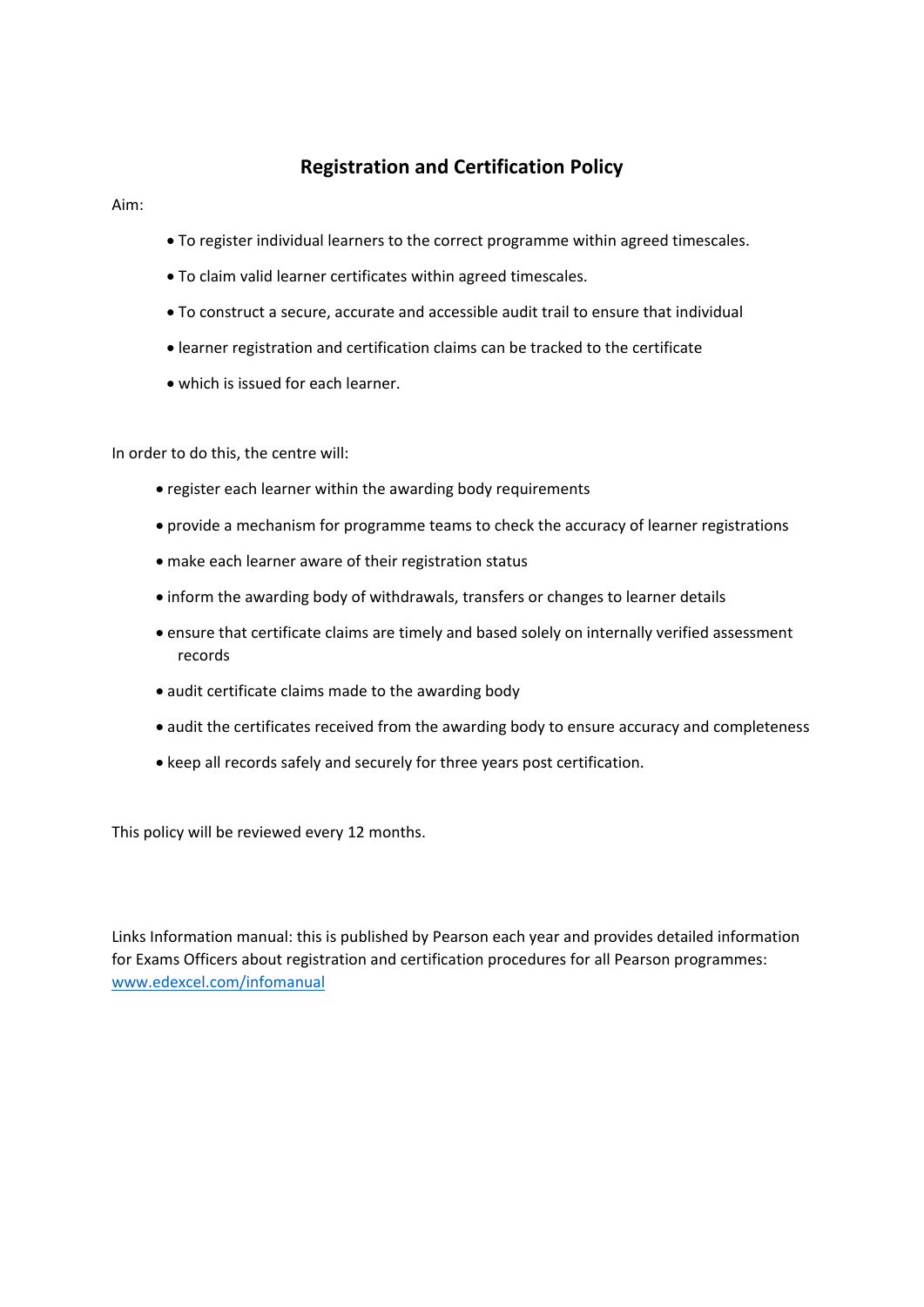# **Assessment Policy**

Aim:

- To ensure that assessment methodology is valid, reliable and does not disadvantage or advantage any group of learners or individuals
- To ensure that the assessment procedure is open, fair and free from bias and to national standards
- To ensure that there is accurate and detailed recording of assessment decisions. In order to do this, the centre will:
- ensure that learners are provided with assignments that are fit for purpose, to enable them to produce appropriate evidence for assessment
- produce a clear and accurate assessment plan at the start of the programme/academic year
- provide clear, published dates for handout of assignments and deadlines for summative assessment
- assess learner's evidence using only the published assessment and grading criteria
- ensure that assessment decisions are impartial, valid and reliable
- not limit or 'cap' learner achievement if work is submitted late
- develop assessment procedures that will minimise the opportunity for malpractice
- maintain accurate and detailed records of assessment decisions
- maintain a robust and rigorous internal verification procedure
- provide samples for standards verification as required by the awarding organisation
- monitor standards verification reports and undertake any remedial action required
- share good assessment practice between all BTEC programme teams
- the tutor will decide when the learner is fully prepared to undertake the assessment. Once learners are working on assignments which will be submitted for assessment, they will work independently to produce and prepare evidence for assessment.
- before starting an assessment, the tutor will ensure that each learner understands the:
	- o assessment requirements o nature of the evidence they need to produce
	- o importance of time management and meeting deadlines.
- once the learner begins work for the assessment, the tutor will not:
	- o provide specific assessment feedback on the evidence produced by the learner before it is submitted for assessment
	- o confirm achievement of specific assessment criteria until the assessment stage.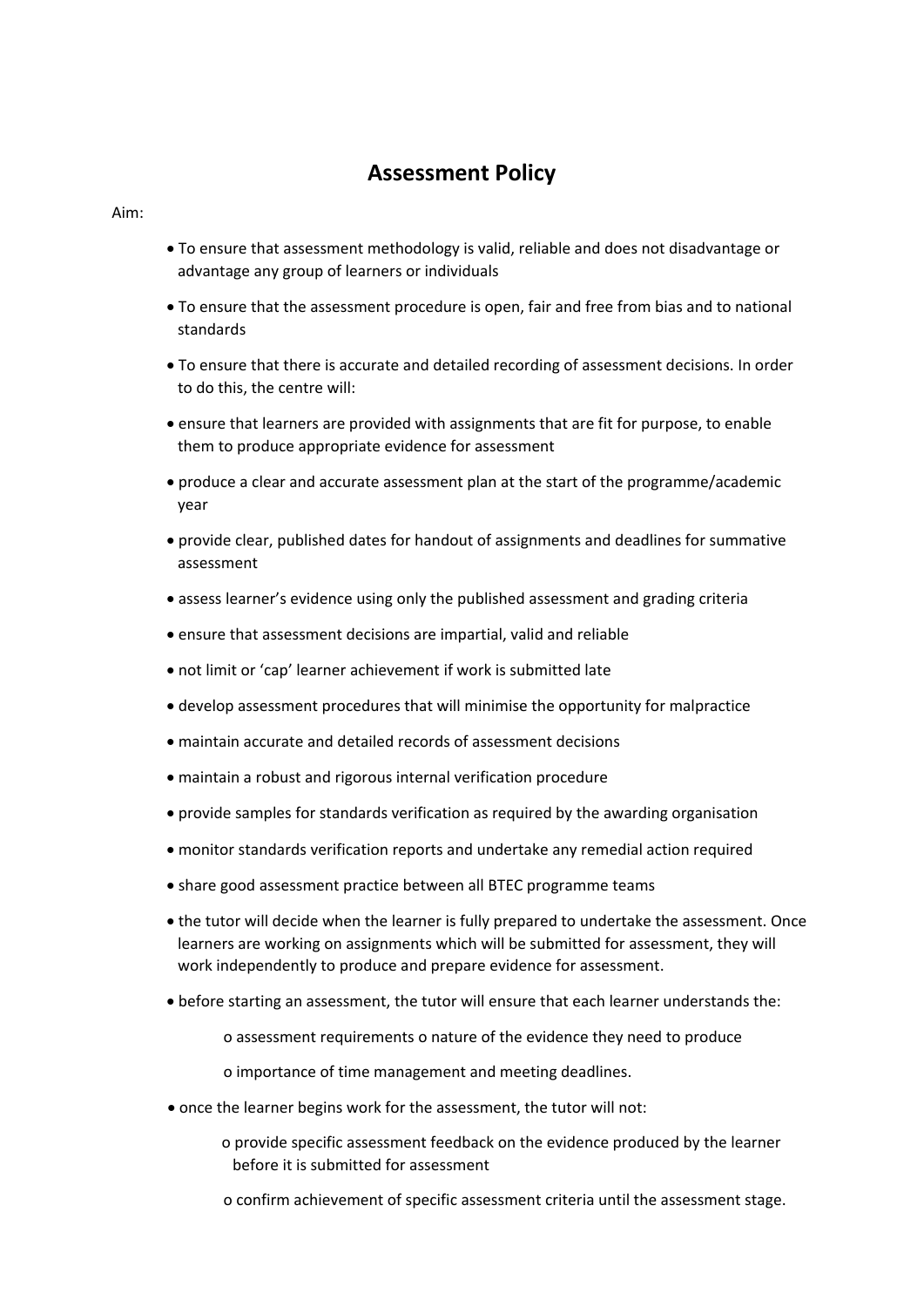- only one submission will be allowed for each assignment. The assessor will formally record the assessment result and confirm the achievement of specific assessment criteria.
- each learner must submit:
	- o an assignment for assessment which consists of evidence towards the targeted assessment criteria
	- o a signed‐and‐dated declaration of authenticity with each assignment which confirms they have produced the evidence themselves.
	- o formally record and confirm the achievement of specific assessment criteria
	- o complete a confirmation that the evidence they have assessed is authentic and is the learner's own work.
- the assessor will not:
	- o provide feedback or guidance on how to improve the evidence to achieve higher grades.
- it may be appropriate for the Lead Internal Verifier to authorise one opportunity for a learner to resubmit evidence to meet assessment criteria targeted by an assignment.
- the Lead Internal Verifier will only authorise a resubmission if all of the following conditions are met:
	- o the learner has met initial deadlines set in the assignment, or has met an agreed deadline extension o the tutor judges that the learner will be able to provide improved evidence without further guidance
	- o the assessor has authenticated the evidence submitted for assessment and the evidence is accompanied by a signed‐ and‐dated declaration of authenticity by the learner.
- if a learner has not met the conditions listed above, the Lead Internal Verifier will not authorise a resubmission.
- if the Lead Internal Verifier does authorise a resubmission, it must be:
	- o recorded on the assessment form
	- o given a deadline for resubmission within 10 working days\* of the learner receiving the results of the assessment [\* the 10 working days will be within term time, in the same academic year as the original submission. o undertaken by the learner without further guidance.
- retakes of internally assessed units are therefore not available to learners studying BTEC Firsts and Nationals on the NQF.
- ensure that BTEC assessment methodology and the role of the assessor are understood by all BTEC staff
- provide resources to ensure that assessment can be performed accurately and appropriately.

This policy will be reviewed every 12 months.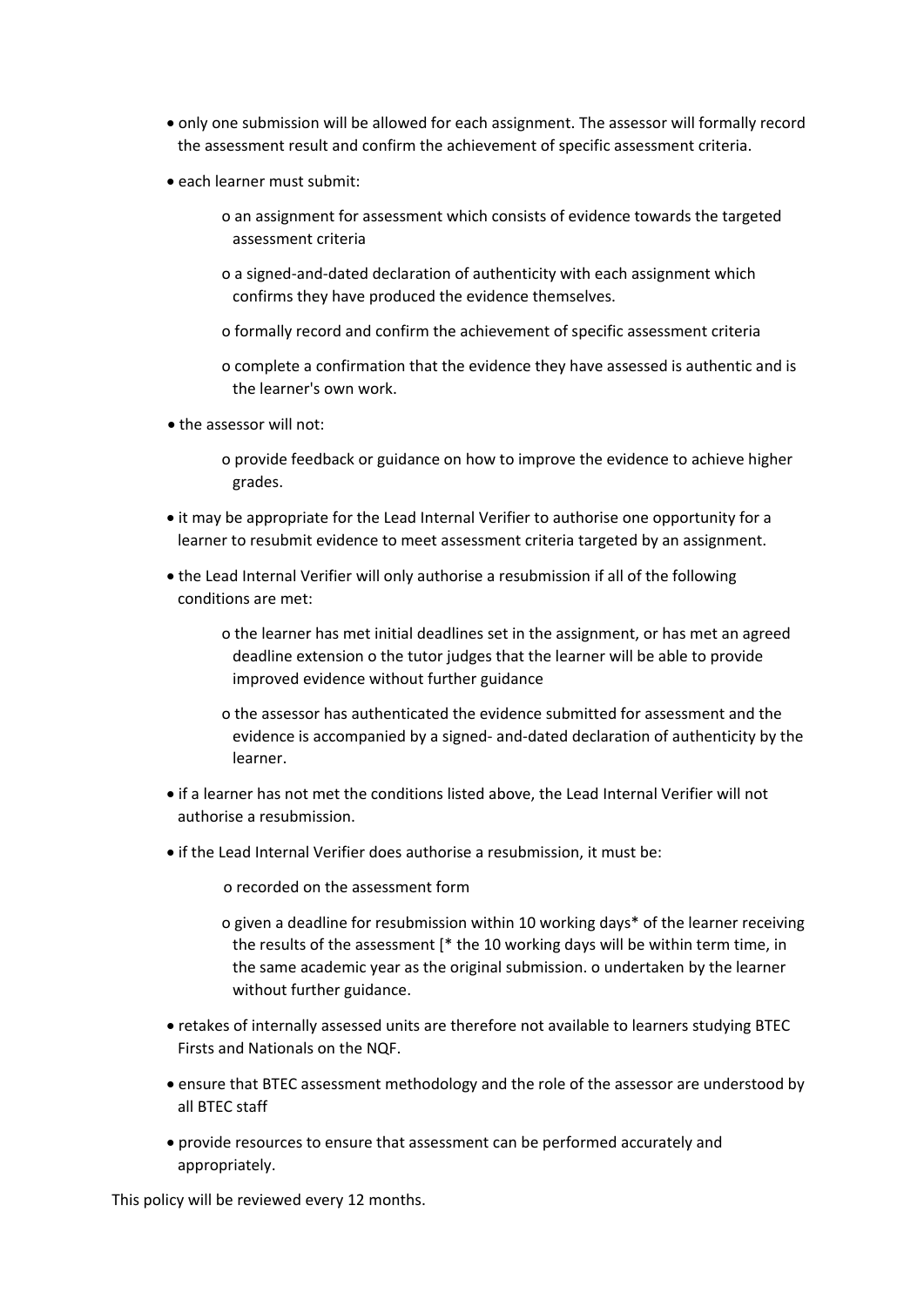Links

**BTEC Qualification Specifications**: these provide guidance on assessment for each BTEC qualification. All staff teaching on BTEC programmes should have access to the relevant specification. They are published on our website: www.btec.co.uk

**Pearson BTEC Assessment & Grading Policy**: this is our policy on the application of grading criteria when assessing BTEC programmes: www.edexcel.com/policies

**BTEC Centre Guides to Assessment**: A valuable resource for centres in planning, quality assuring and delivering BTEC programmes: www.btec.co.uk/keydocuments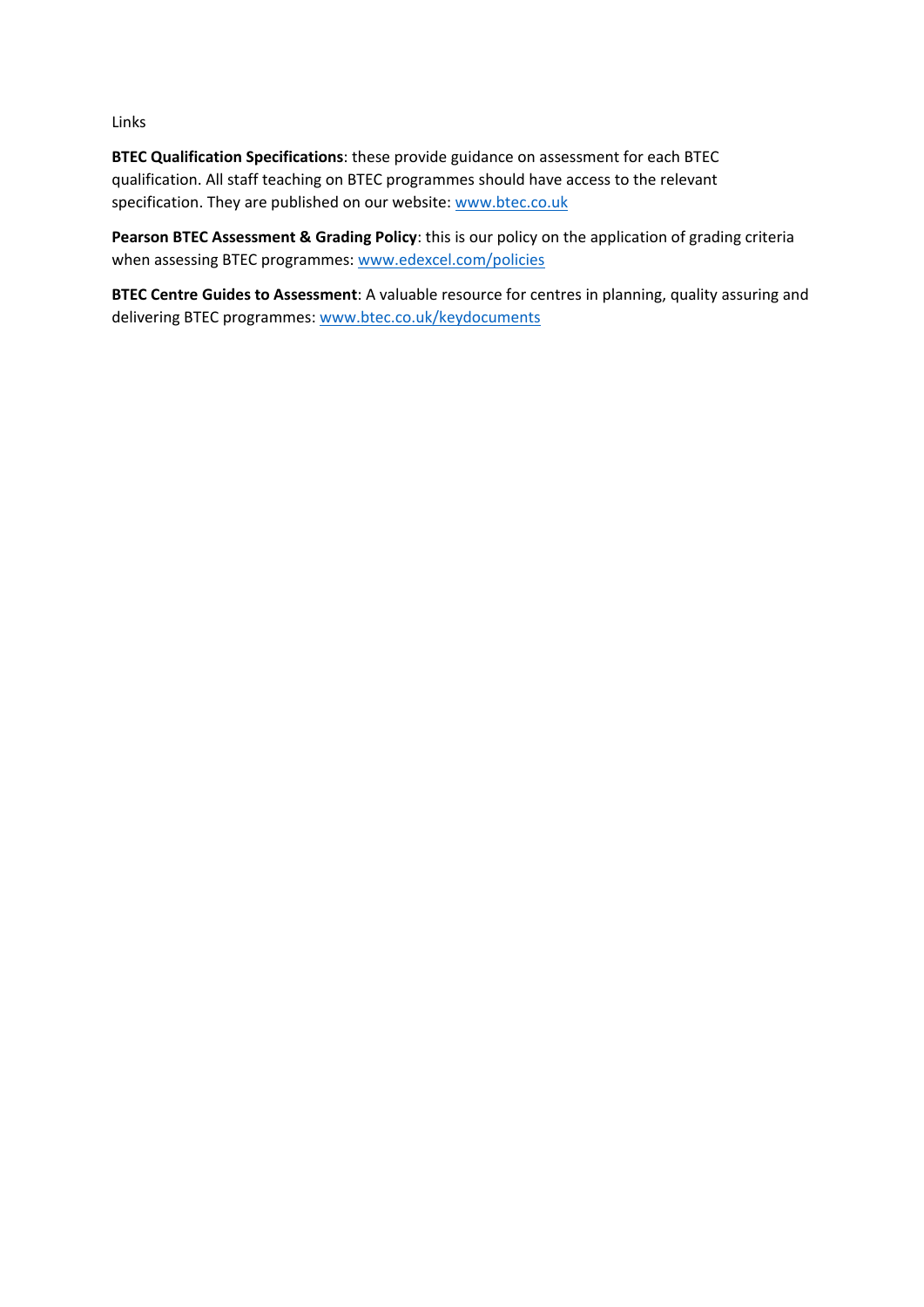# **Internal Verification Policy**

#### **Aim:**

- To ensure there is an accredited Lead Internal Verifier in each principal subject area
- To ensure that Internal Verification is valid, reliable and covers all Assessors and programme activity.
- To ensure that the Internal Verification procedure is open, fair and free from bias
- To ensure that there is accurate and detailed recording of Internal Verification decisions.

#### **In order to do this, the centre will ensure that:**

- where required by the qualification, a Lead Internal Verifier is appropriately appointed for each subject area, is registered with Pearson and has undergone the necessary standardisation processes
- each Lead Internal Verifier oversees effective Internal Verification systems in their subject area
- staff are briefed and trained in the requirements for current Internal Verification procedures
- effective Internal Verification roles are defined, maintained and supported
- Internal Verification is promoted as a developmental process between staff
- standardised Internal Verification documentation is provided and used
- all centre assessment instruments are verified as fit for purpose
- an annual Internal Verification schedule, linked to assessment plans, is in place
- an appropriately structured sample of assessment from all programmes, units, sites and Assessors is Internally Verified, to ensure centre programmes conform to national standards
- secure records of all Internal Verification activity are maintained
- the outcome of Internal Verification is used to enhance future assessment practice.

This policy will be reviewed every 12 months.

Links

**BTEC qualification specifications**: These provide guidance on assessment for each BTEC qualification. All staff teaching on BTEC programmes must have access to the relevant specification. They are published on our website: www.btec.co.uk

**Pearson BTEC Assessment & Grading Policy**: This is our policy on the application of grading criteria when assessing BTEC programmes: www.edexcel.com/policies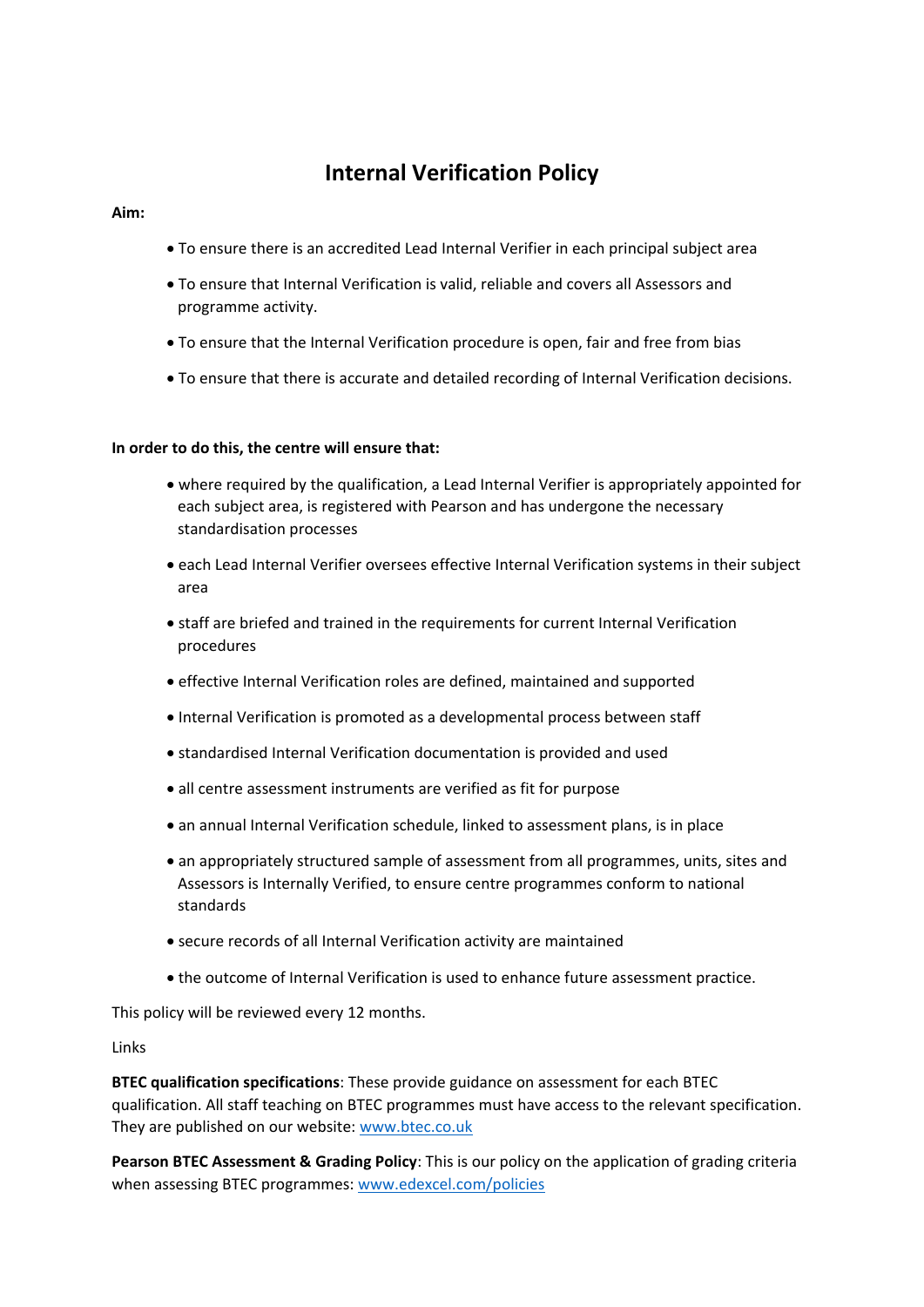**BTEC Centre Guide to Internal Verification**: A valuable resource for centres in planning, quality assuring and delivering BTEC programmes: www.btec.co.uk/keydocuments

# **Appeals Policy**

#### **Aim:**

- To enable the learner to enquire, question or appeal against an assessment decision
- To attempt to reach agreement between the learner and the Assessor at the earliest opportunity
- To standardise and record any appeal to ensure openness and fairness
- To facilitate a learner's ultimate right of appeal to the Awarding Body, where appropriate
- To protect the interests of all learners and the integrity of the qualification.

#### **In order to do this, the centre will:**

- inform the learner at induction, of the Appeals Policy and procedure
- record, track and validate any appeal
- forward the appeal to the Awarding Body when a learner considers that a decision continues to disadvantage her/him after the internal appeals process has been exhausted
- keep appeals records for inspection by the Awarding Body for a minimum of 18 months
- have a staged appeals procedure
- will take appropriate action to protect the interests of other learners and the integrity of the qualification, when the outcome of an appeal questions the validity of other results
- monitor appeals to inform quality improvement.

This policy will be reviewed every 12 months.

Links

**BTEC qualification specifications**: These provide guidance on assessment for each BTEC qualification. All staff teaching on BTEC programmes should have access to the relevant specification. They are published on our website: www.btec.co.uk

**Policy on Appeals Concerning BTEC & Pearson NVQ Qualifications**: This is Pearson's policy on learner appeals. Please note, this does not apply until internal centre processes have been exhausted: www.edexcel.com/policies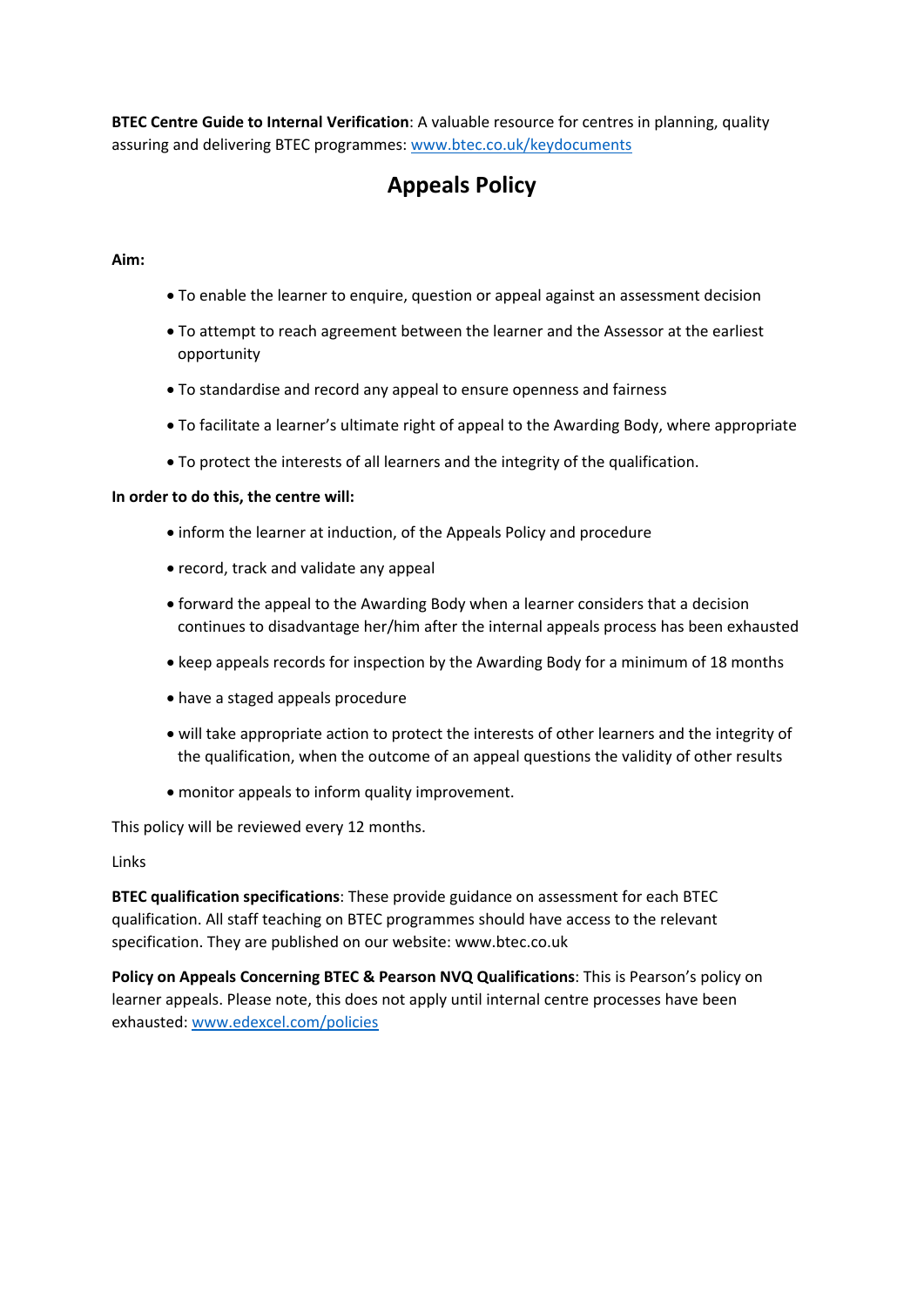### **Assessment Malpractice Policy**

#### **Aim:**

- To identify and minimise the risk of malpractice by staff or learners
- To respond to any incident of alleged malpractice promptly and objectively
- To standardise and record any investigation of malpractice to ensure openness and fairness
- To impose appropriate penalties and/or sanctions on learners or staff where Incidents (or attempted incidents) of malpractice are proven
- To protect the integrity of this centre and BTEC qualifications.

#### **In order to do this, the centre will:**

- seek to avoid potential malpractice by using the induction period and the learner handbook to inform learners of the centre's policy on malpractice and the penalties for attempted and actual incidents of malpractice
- show learners the appropriate formats to record cited texts and other materials or information sources
- ask learners to declare that their work is their own
- ask learners to provide evidence that they have interpreted and synthesised appropriate information and acknowledged any sources used
- conduct an investigation in a form commensurate with the nature of the malpractice allegation. Such an investigation will be supported by the Head of Centre and all personnel linked to the allegation. It will proceed through the following stages:
- make the individual fully aware at the earliest opportunity of the nature of the alleged malpractice and of the possible consequences should malpractice be proven
	- o give the individual the opportunity to respond to the allegations made
	- o inform the individual of the avenues for appealing against any judgment made
	- o document all stages of any investigation.

#### **Where malpractice is proven, this centre may apply the following penalties / sanctions:**

- Withdrawal from all examinations
- Withdrawal from the Named BTEC Examination
- Cancelation of the Unit
- Cancelation of the Assignment
- Repeat of the assignment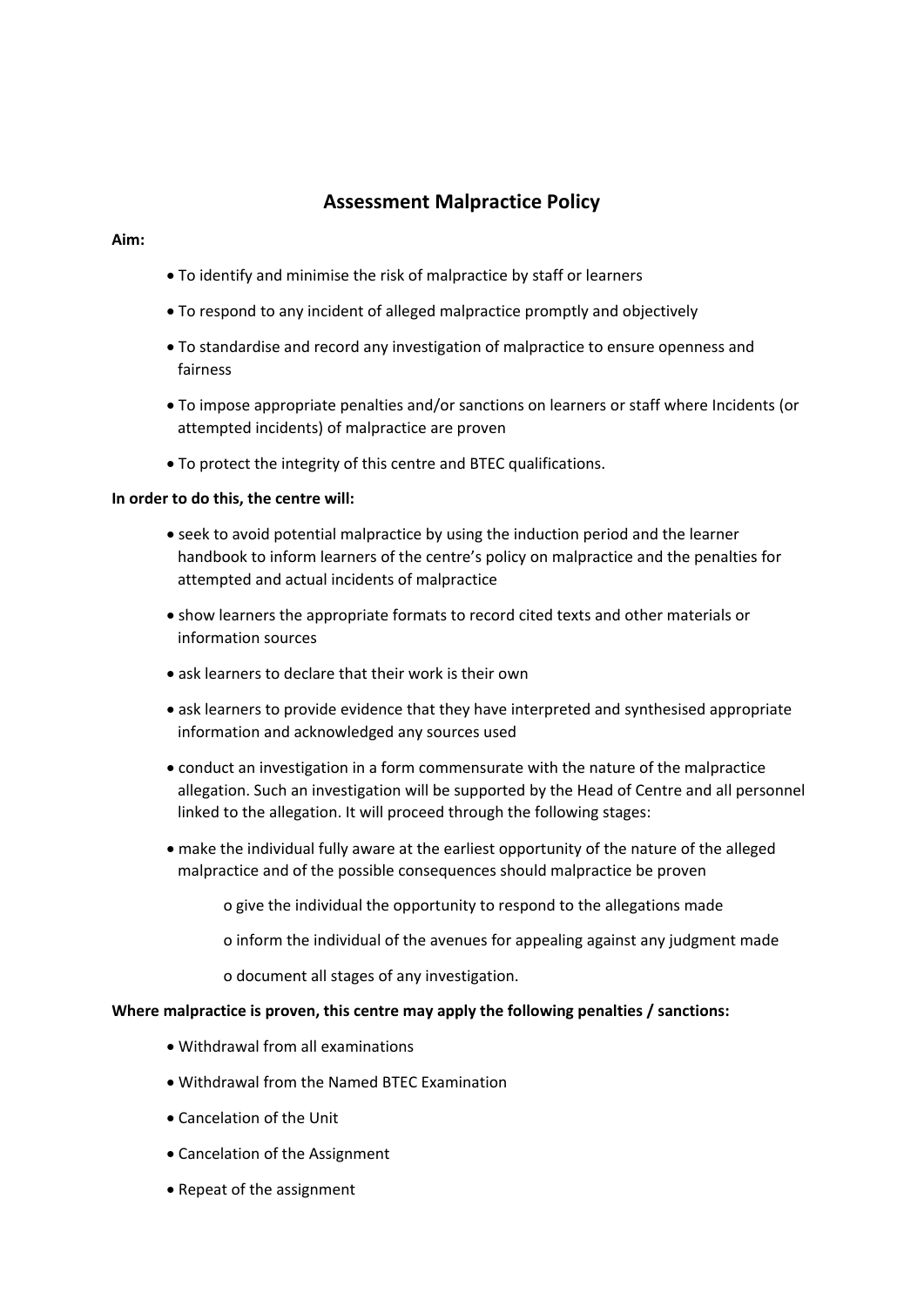#### **Definition of Malpractice by Learners**

This list is not exhaustive and other instances of malpractice may be considered by this centre at its discretion:

- plagiarism of any nature
- collusion by working collaboratively with other learners to produce work that is submitted as individual learner work
- copying (including the use of ICT to aid copying)
- deliberate destruction of another's work
- fabrication of results or evidence
- false declaration of authenticity in relation to the contents of a portfolio or coursework
- impersonation by pretending to be someone else in order to produce the work for another or arranging for another to take one's place in an assessment/examination/test.

#### **Definition of Malpractice by Centre Staff**

This list is not exhaustive and other instances of malpractice may be considered by this centre at its discretion:

- improper assistance to candidates
- inventing or changing marks for internally assessed work (coursework or portfolio evidence) where there is insufficient evidence of the candidates' achievement to justify the marks given or assessment decisions made
- failure to keep candidate coursework/portfolios of evidence secure
- fraudulent claims for certificates
- inappropriate retention of certificates
- assisting learners in the production of work for assessment, where the support has the potential to influence the outcomes of assessment, for example where the assistance involves centre staff producing work for the learner
- producing falsified witness statements, for example for evidence the learner has not generated
- allowing evidence, which is known by the staff member not to be the learner's own, to be included in a learner's assignment/task/portfolio/coursework
- facilitating and allowing impersonation
- misusing the conditions for special learner requirements, for example where learners are permitted support, such as an amanuensis, this is permissible up to the point where the support has the potential to influence the outcome of the assessment
- falsifying records/certificates, for example by alteration, substitution, or by fraud
- fraudulent certificate claims, that is claiming for a certificate prior to the learner completing all the requirements of assessment.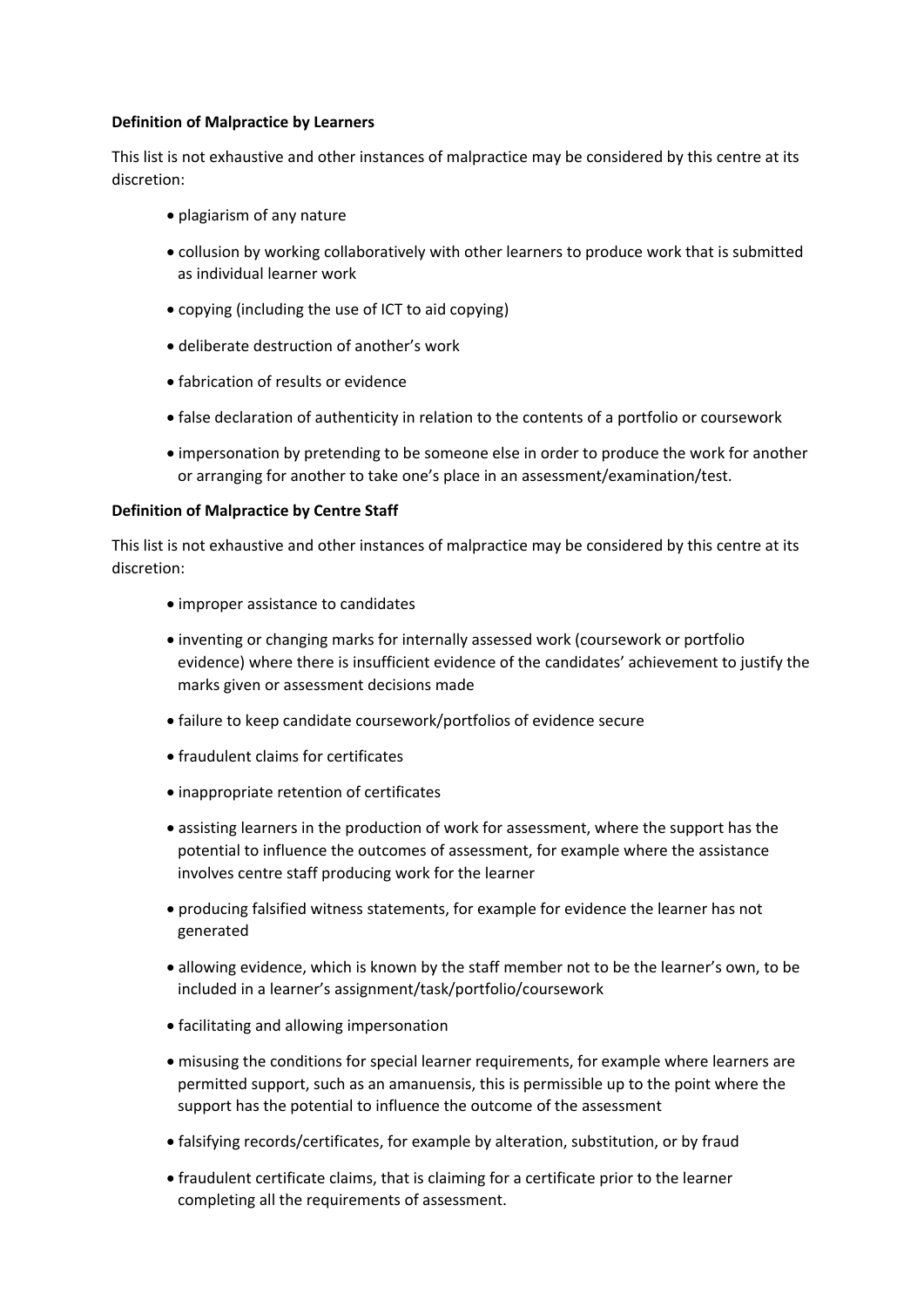This policy will be reviewed every 12 months.

Links

**Pearson BTEC Assessment Malpractice Policy**: This is Pearson's policy on assessment malpractice relating to BTEC programmes: www.edexcel.com/policies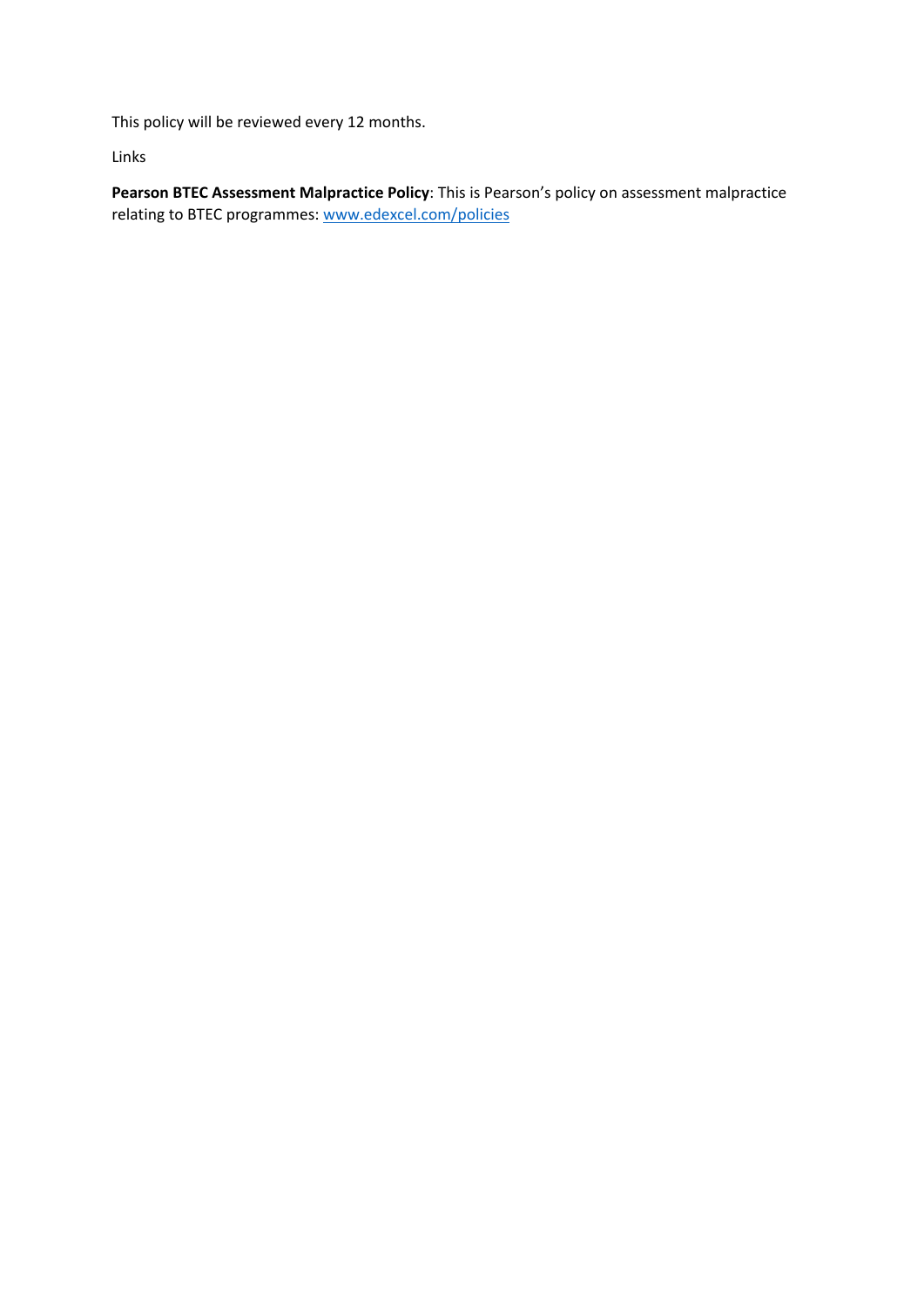### **BTEC approval criteria**

The following criteria are taken directly from the following forms:

- Pearson Vocational Centre Recognition Form
- VocaƟonal QualificaƟon Approval Form

By signing the completed form, the Head of Centre confirms that the centre will comply with the following obligations.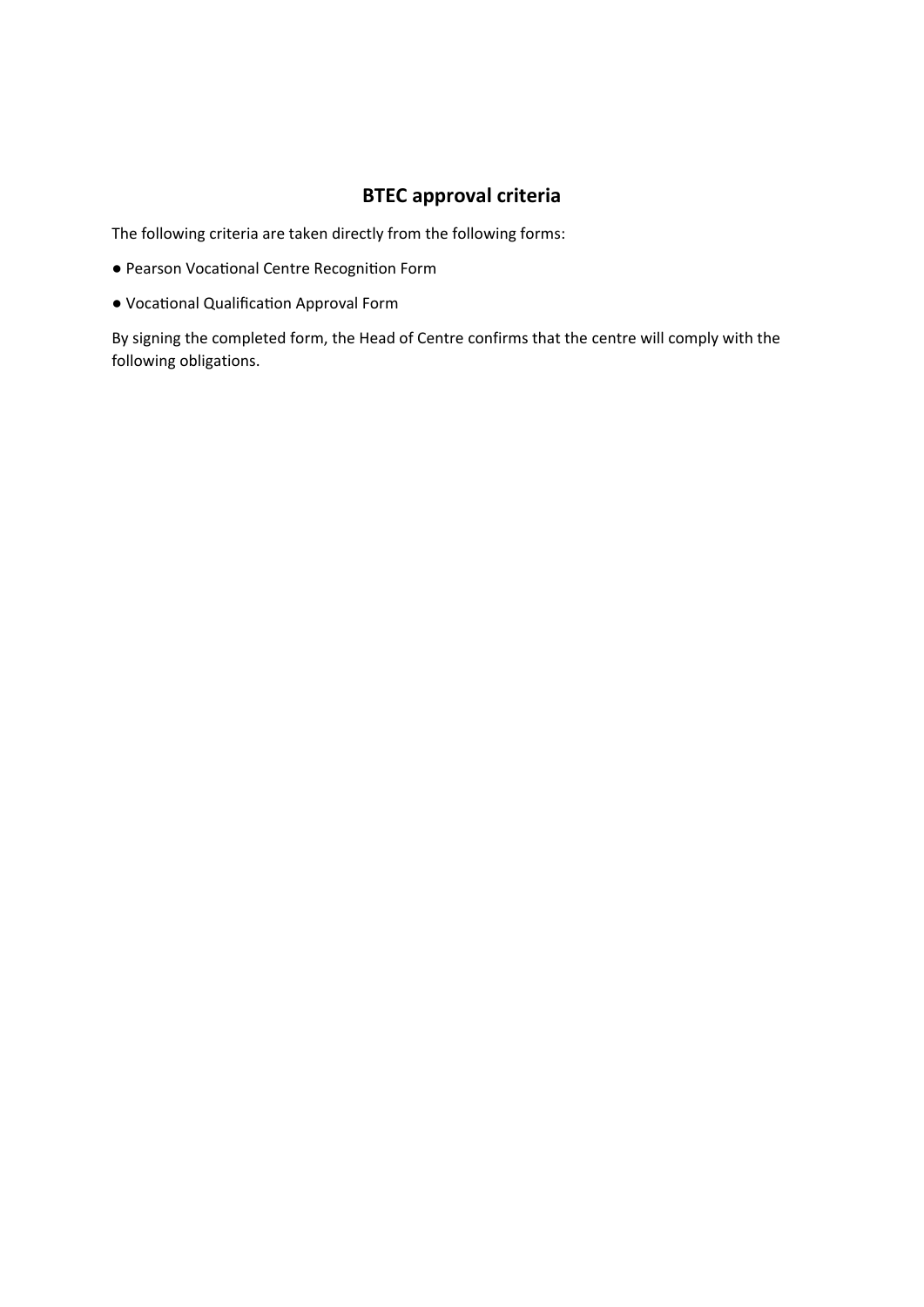### **Vocational centre recognition criteria**

Agreement by: The Head Teacher of Bishop Milner Catholic College.

#### **My organisation will**

- Co‐operate fully with Pearson
- Research the need for and obtain, prior to the delivery of any programme, at its own responsibility and expense all necessary licences, permissions or other form of authorisation required to operate as a centre in the jurisdiction in which the centre seeks approval. Pearson disclaims all liability in connection with and arising from the need for and procurement of or failure to procure any and all such licences, permissions or authorisations
- Not undertake any activity or advertising that could bring the name of Pearson into disrepute
- Not use Pearson and or JCQ/Ofqual/SQA/QAA and other relevant Standards Setting Body name or logos without consent from the owner
- Not deliver any Pearson approved qualifications at any other address then that, without prior authorisation from Pearson
- Adhere to all of Pearson, JCQ/Ofqual/SQA/QAA and other relevant Standards Setting Body policies and procedures, and terms and conditions for continued Centre Recognition, as amended from time to time, and whether provided in hard copy or made available on the relevant body's website
- Fully indemnify Pearson for all loss, damage, costs and expenses (including legal fees) caused by my organisation's breach of the policies and procedures
- Retain a copy of the centre approval application for the validity of recognition once approval has been granted
- Fully support Pearson's centre/qualification monitoring process, including, but not limited to, allowing nominated representatives of Pearson, full access to all relevant records, premises and learners
- Assist Pearson and/or Ofqual/JCQ/SQA/QAA and other relevant Standards Setting Body in any investigations being conducted by them and provide them with all information or documentation they request as soon as practicable
- Retain evidence of current learner work, and retain records of assessment and internal verification records for a minimum period of three years following certification of the learner
- Deliver qualifications in accordance with the law including any relevant Equalities, anti‐ discrimination, Copyright, Freedom of Information Acts and Data Protection laws
- Operate required internal/external assessments in full accordance with Pearson and JCQ/Ofqual/SQA/QAA and other relevant Standards Setting Body policies and procedures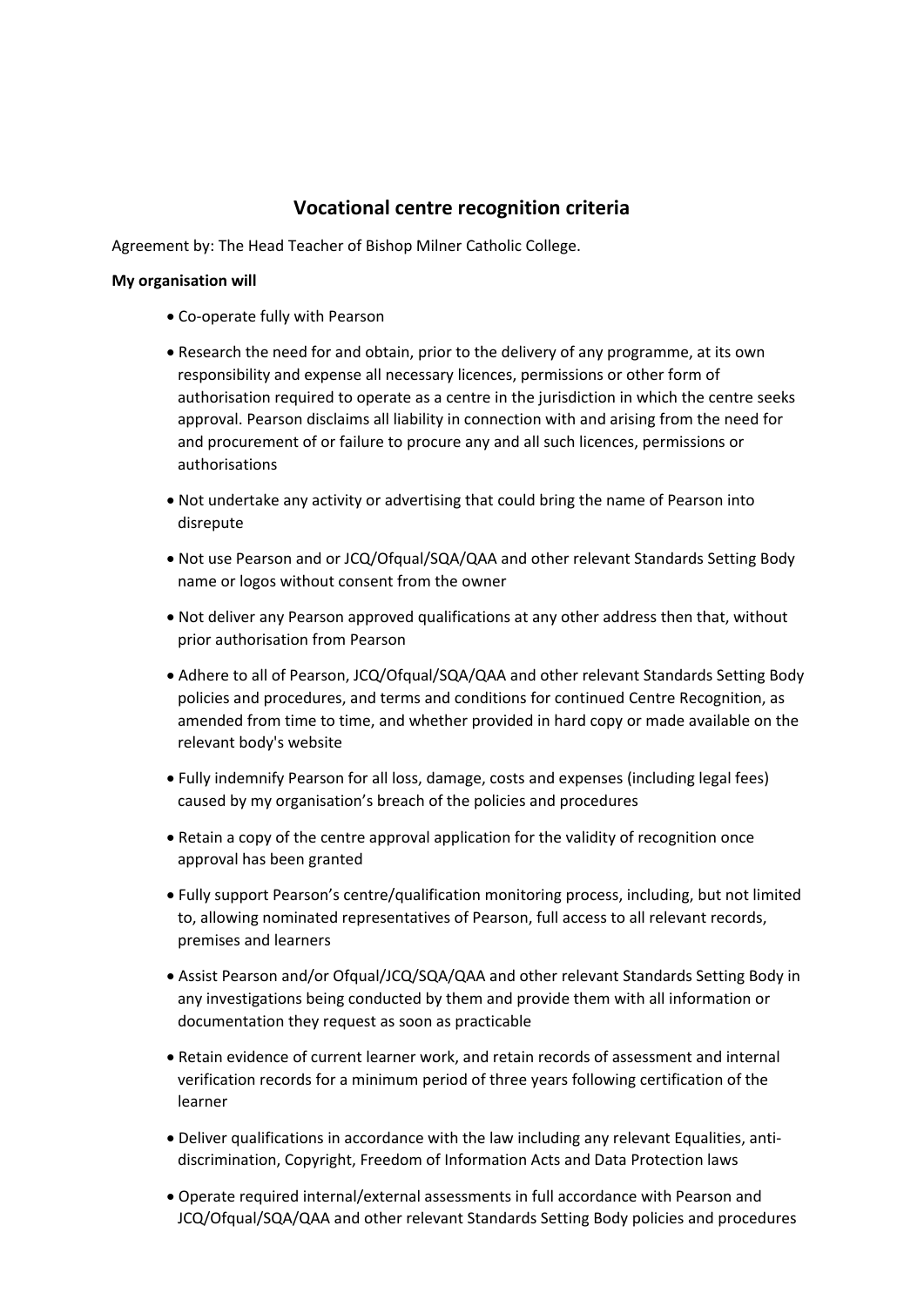- Monitor, review and evaluate our operations, policies and procedures and keep auditable records
- Monitor the approval and accreditation period for all of the qualifications approved and seek re-approval as and when required
- Commit sufficient managerial and other resources to allow it to efficiently and effectively undertake the delivery of Pearson qualification(s)

#### **I confirm**

- My organisation or key members of the management/assessment team have not previously been involved with a centre which has had centre recognition/qualification approval withdrawn by any Awarding Organisation, nor had sanctions at level 3 or above from the tariff of sanctions set out in the NVQ Code of Practice 2006 applied by Pearson or another Awarding Organisation, other than as set out above in section 1 of the centre recognition form
- No material supporting this centre approval has been plagiarised. I confirm that any material supporting this application that is the intellectual property of another person or organisation is used with the express permission of that person or organisation
- We are fully committed to employ, train and update sufficient number of
- appropriately qualified staff to ensure appropriate management, delivery, assessment and quality assurance as per qualification requirements
- My organisation will commit sufficient managerial and other resources to allow it to efficiently and effectively undertake the delivery of Pearson qualification(s)
- The roles, responsibilities, authorities and accountabilities of the assessment and verification team across all sites are clearly defined, allocated and understood
- We will promptly make available records, information or documents associated with the delivery/review of the qualification(s) and allow Pearson and or Ofqual/SQA/QAA or other relevant officials access to such materials, records, premises and learners
- We will keep confidential the names and contact details of Pearson and or JCQ/Ofqual/SQA/QAA and other relevant personnel
- We will implement the agreed equal opportunities access and fair assessment policies and procedures
- Learners are located within the UK and that we will not deliver Pearson qualifications overseas without prior authorisation from Pearson
- Information supplied to Pearson for the purposes of registration and certification will be complete, accurate and fully comply with Data Protection and Freedom of Information Acts, learners will also be informed of their registration and certification status
- The assessment procedure will be open, fair and free from bias
- Pearson will be notified of any changes, or Adverse Effects which put at risk my organisation's ability to meet the centre approval criteria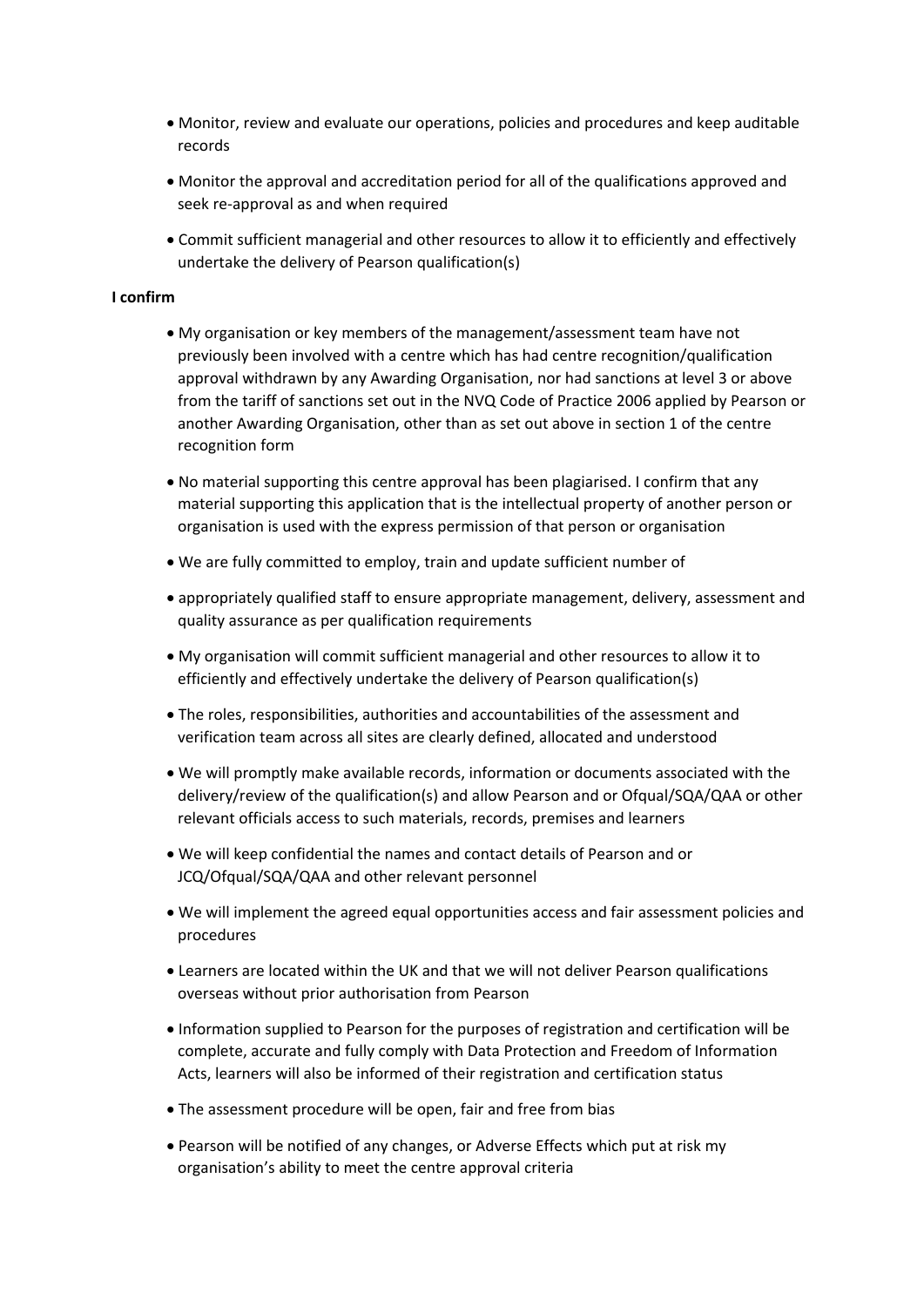- Pearson will be notified immediately of any changes to my organisation which materially affect the way in which we conduct business, including but not limited to a change in the management or ownership of the organisation, and changes to the sites at which qualifications are provided
- If we require further guidance or assistance from Pearson in respect of the provision of Pearson qualifications in accordance with our obligations set out in this application form and/or Pearson, JCQ/Ofqual/SQA/QAA and other relevant Standards Setting Body's policies and procedures, and terms and conditions for Centre Recognition, as amended from time to time, we will inform Pearson immediately in writing of the same
- My organisation will forward to Pearson a copy of all complaints received, which are not resolved by my organisation within 28 days of receipt, and co-operate with Pearson in respect of any action Pearson needs to take to resolve such matters
- If any of the matters I have agreed to on behalf of my organisation, as set out in this Section 4, changes, I will immediately notify Pearson in writing of the same
- My organisation consents to Pearson sharing information relating to my organisation with Ofqual and other awarding bodies, as it sees fit

#### **Financial**

- My organisation will comply with Pearson's terms and conditions for payment of invoices
- I understand that approval of a qualification by Pearson does not imply or guarantee that it will be supported by public funding bodies
- I understand that as part of the centre approval process Pearson may undertake a credit check
- I understand that in exceptional circumstances, Pearson may withhold Learners' certificates from the centre if Pearson reasonably determines that this is a necessary and proportionate measure in the event of a debt owed to Pearson by the Centre

#### **Approval**

- I understand that Pearson has the right to refuse centre/ qualification approval without giving reasons as to their decision
- I understand that there is no right of appeal against approval decisions
- I understand that my centre will be asked by Pearson on an annual basis to confirm that, unless as previously notified to Pearson, there have been no material changes that would affect Centre Recognition or qualification delivery

#### **Disputes**

- I agree that this application, any subsequent Centre Recognition and qualification approval, and all aspects of the relationship between the applicant and Pearson (together the "Agreement") are governed by and shall be construed in accordance with English law
- My organisation submits to the exclusive jurisdiction of the English courts for all purposes relating to and in connection with the Agreement or its subject matter (including its formation, enforceability, validity and interpretation)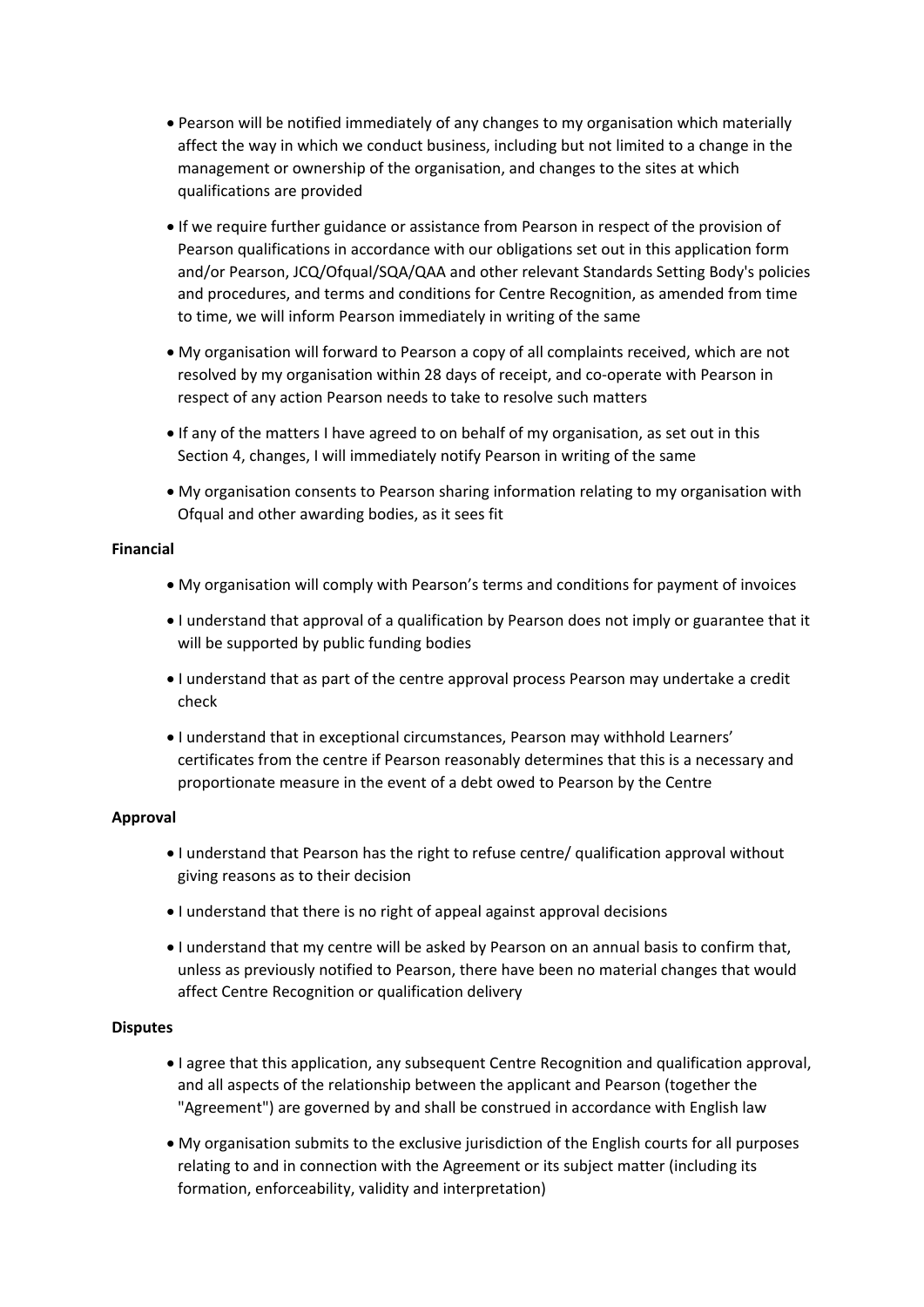- I agree that if any provision of the Agreement is or becomes, or is declared by any competent court or body to be, illegal, invalid or unenforceable under the law of any jurisdiction this shall not affect or impair the legality, validity or enforceability of the remaining provisions of the Agreement
- My organisation will notify complaints@pearson.com in writing of any issues or concerns it has in respect of Pearson or its representatives promptly, or in any event within 1 month, of becoming aware of such issues
- $\bullet$  I agree that, following Centre Recognition, if any dispute arises in connection with the Agreement (other than in respect of a decision by Pearson to withdraw Centre Recognition for reasons set out below), the parties' respective representatives shall meet together as soon as reasonably possible, and in any event within 2 months of the dispute first being notified, and seek to resolve the dispute and agree any necessary action, and if the dispute cannot be settled by such discussions, the dispute shall be referred to mediation before a mutually agreed mediator, or if such mediator cannot be agreed, by a mediator appointed by CEDR
- I note that nothing in the Agreement limits Pearson's liability for death or personal injury resulting from Pearson's negligence or fraud
- $\bullet$  I agree that Pearson's aggregate liability in respect of any loss or damage suffered by my organisation and arising out of or in connection with the Agreement, whether in contract, tort (including negligence) or for breach of statutory duty or in any other way, shall not exceed the amount of the fees actually paid to Pearson under the Agreement
- I understand that Pearson will not be liable for any loss of profits, business or opportunity, any loss of goodwill or reputation, or any indirect or consequential loss or damage suffered or incurred by my organisation or any third party arising out of or in connection with the Agreement
- I understand that this application constitutes the entire agreement and understanding between the parties and supersedes all previous agreements between the parties relating to its subject matter. I acknowledge that, in signing this application, that I do not rely on and shall have no right or remedy in respect of any assurance, statement, warranty or representation made (whether innocently or negligently) of any person, including a Pearson regional representative, but note that nothing in this paragraph excludes Pearson's liability for fraud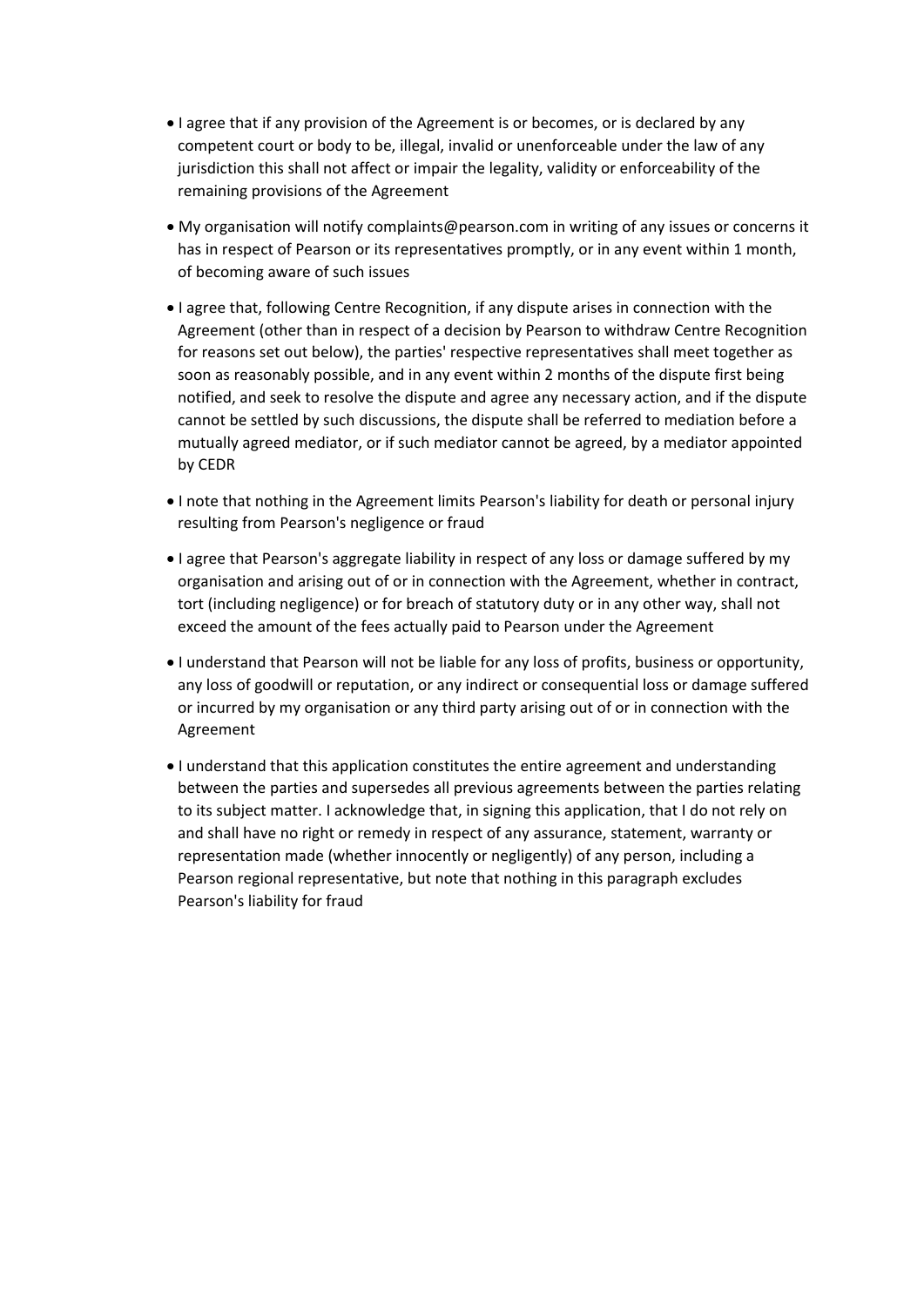## **Vocational qualification approval criteria**

Agreement by: The Head Teacher of Bishop Milner Catholic College.

#### **My organisation will**

- Co‐operate fully with Pearson
- Research the need for and obtain, prior to the delivery of any programme, at its own responsibility and expense all necessary licences, permissions or other form of authorisation required to operate as a centre in the jurisdiction in which the centre seeks approval. Pearson disclaims all liability in connection with and arising from the need for and procurement of or failure to procure any and all such licences, permissions or authorisations
- Not undertake any activity or advertising that could bring the name of Pearson into disrepute
- Not use Pearson and or JCQ/Ofqual/SQA/QAA and other relevant Standards Setting Body name or logos without consent from the owner
- Not deliver any Pearson approved qualifications at any other address then that, without prior authorisation from Pearson
- Adhere to all of Pearson, JCQ/Ofqual/SQA/QAA and other relevant Standards Setting Body policies and procedures, and terms and conditions for continued Centre
- Recognition, as amended from time to time, and whether provided in hard copy or made available on the relevant body's website
- Fully indemnify Pearson for all loss, damage, costs and expenses (including legal fees) caused by my organisation's breach of the policies and procedures referred to in (5) above
- Retain a copy of the centre approval application for the validity of recognition once approval has been granted
- Fully support Pearson's centre/qualification monitoring process, including, but not limited to, allowing nominated representatives of Pearson, full access to all relevant records, premises and learners
- Assist Pearson and/or Ofqual/JCQ/SQA/QAA and other relevant Standards Setting Body in any investigations being conducted by them and provide them with all information or documentation they request as soon as practicable
- Retain evidence of current learner work, and retain records of assessment and internal verification records for a minimum period of three years following certification of the learner
- Deliver qualifications in accordance with the law including any relevant Equalities,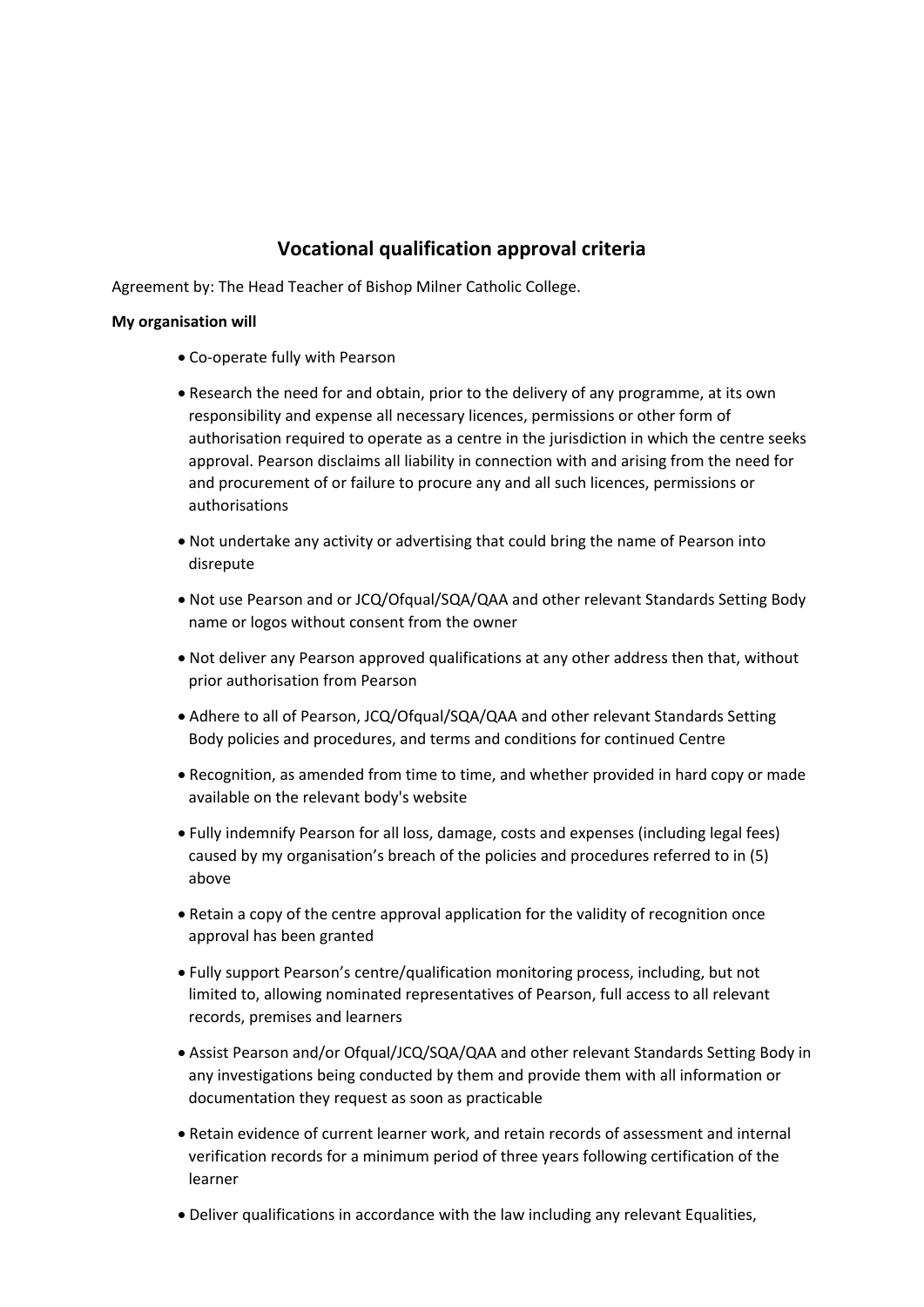- anti discrimination, Copyright, Freedom of Information Acts and Data Protection laws
- Operate required internal/external assessments in full accordance with Pearson and JCQ/Ofqual/SQA/QAA and other relevant Standards Setting Body policies and procedures
- Monitor, review and evaluate our operations, policies and procedures and keep auditable records
- Monitor the approval and accreditation period for all of the qualifications approved and seek re-approval as and when required
- Commit sufficient managerial and other resources to allow it to efficiently and effectively undertake the delivery of Pearson qualification(s)

#### **I confirm**

- My organisation or key members of the management/assessment team have not previously been involved with a centre which has had centre recognition/qualification approval withdrawn by any Awarding Organisation, nor had sanctions at level 3 or above from the tariff of sanctions set out in the NVQ Code of Practice 2006 applied by Pearson or another Awarding Organisation, other than as set out above in section 1
- No material supporting this centre approval has been plagiarised. I confirm that any material supporting this application that is the intellectual property of another person or organisation is used with the express permission of that person or organisation
- We are fully committed to employ, train and update sufficient number of appropriately qualified staff to ensure appropriate management, delivery, assessment and quality assurance as per qualification requirements
- My organisation will commit sufficient managerial and other resources to allow it to efficiently and effectively undertake the delivery of Pearson qualification(s)
- The roles, responsibilities, authorities and accountabilities of the assessment and verification team across all sites are clearly defined, allocated and understood
- We will promptly make available records, information or documents associated with the delivery/review of the qualification(s) and allow Pearson and or Ofqual/SQA/QAA or other relevant officials access to such materials, records, premises and learners
- We will keep confidential the names and contact details of Pearson and or JCQ/Ofqual/SQA/QAA and other relevant personnel
- We will implement the agreed equal opportunities access and fair assessment policies and procedures
- Learners are located within the UK and that we will not deliver Pearson qualifications overseas without prior authorisation from Pearson
- Information supplied to Pearson for the purposes of registration and certification will be complete, accurate and fully comply with Data Protection and Freedom of Information Acts, learners will also be informed of their registration and certification status
- The assessment procedure will be open, fair and free from bias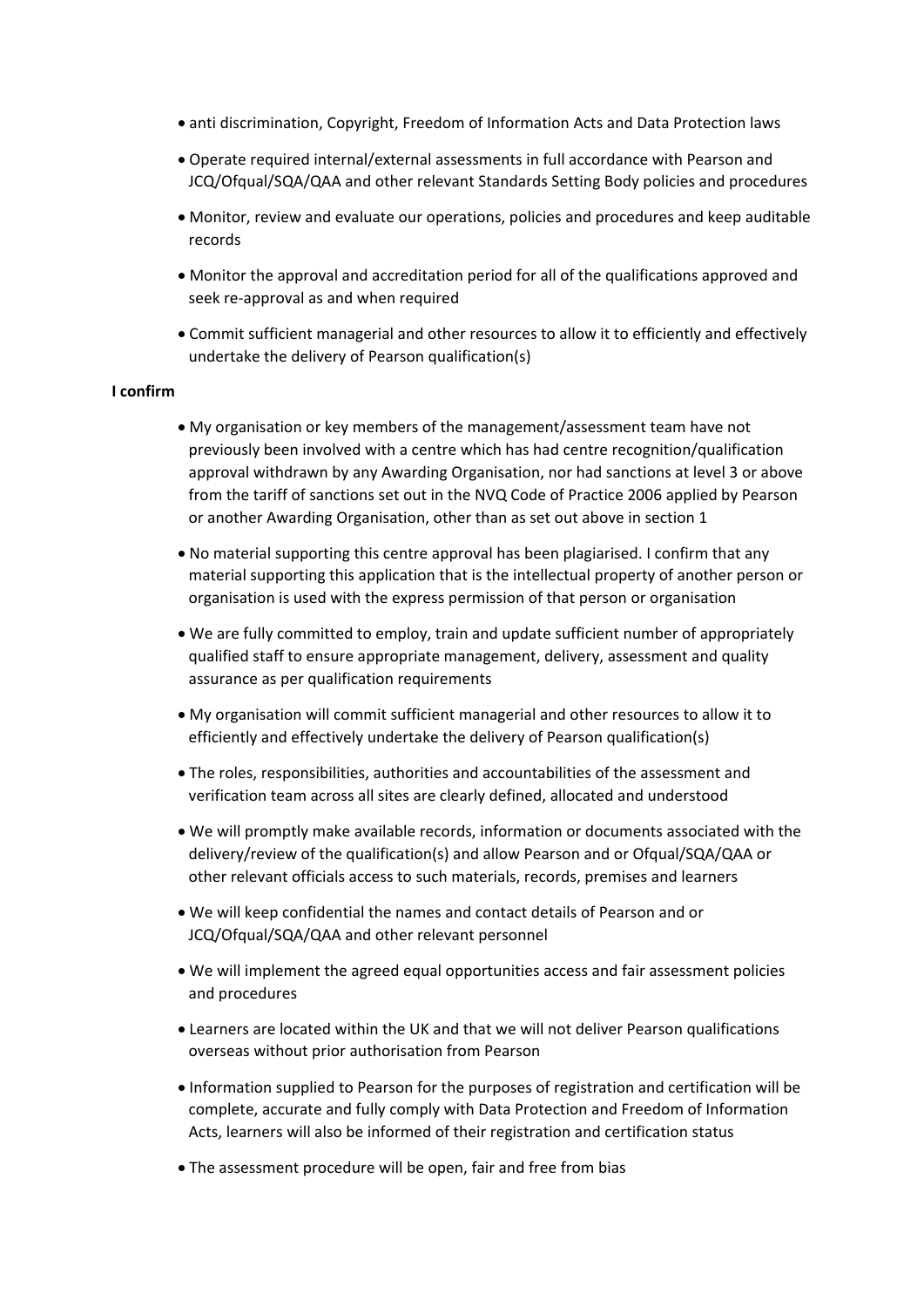- Pearson will be notified of any changes, or Adverse Effects which put at risk my organisation's ability to meet the centre approval criteria
- Pearson will be notified immediately of any changes to my organisation which materially affect the way in which we conduct business, including but not limited to a change in the management or ownership of the organisation, and changes to the sites at which qualifications are provided
- If we require further guidance or assistance from Pearson in respect of the provision of Pearson qualifications in accordance with our obligations set out in this application form and/or Pearson, JCQ/Ofqual/SQA/QAA and other relevant Standards Setting Body's policies and procedures, and terms and conditions for Centre Recognition, as amended from time to time, we will inform Pearson immediately in writing of the same
- My organisation will forward to Pearson a copy of all complaints received, which are not resolved by my organisation within 28 days of receipt, and co-operate with Pearson in respect of any action Pearson needs to take to resolve such matters
- If any of the matters I have agreed to on behalf of my organisation, as set out in this Section 4, changes, I will immediately notify Pearson in writing of the same
- My organisation consents to Pearson sharing information relating to my organisation with Ofqual and other awarding bodies, as it sees fit

#### **Financial**

- My organisation will comply with Pearson's terms and conditions for payment of invoices.
- I understand that approval of a qualification by Pearson does not imply or guarantee that it will be supported by public funding bodies
- I understand that as part of the centre approval process Pearson may undertake a credit check
- I understand that in exceptional circumstances, Pearson may withhold Learners' certificates from the centre if Pearson reasonably determines that this is a necessary and proportionate measure in the event of a debt owed to Pearson by the Centre

#### **Approval**

- I understand that Pearson has the right to refuse centre/ qualification approval without giving reasons as to their decision
- I understand that there is no right of appeal against approval decisions
- I understand that my centre will be asked by Pearson on an annual basis to confirm that, unless as previously notified to Pearson, there have been no material changes that would affect Centre Recognition or qualification delivery

#### **Disputes**

 I agree that this application, any subsequent Centre Recognition and qualification approval, and all aspects of the relationship between the applicant and Pearson (together the "Agreement") are governed by and shall be construed in accordance with English law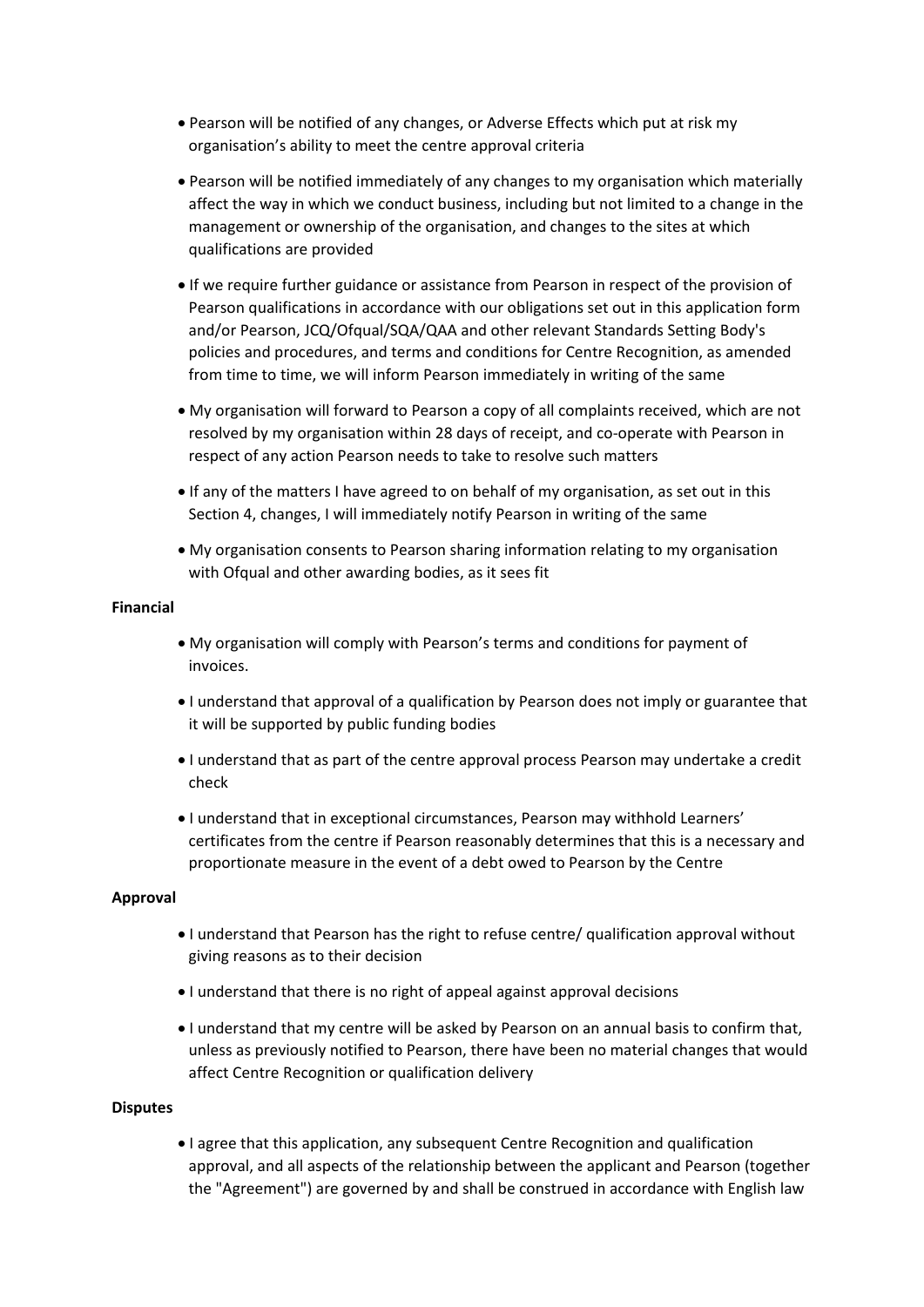- My organisation submits to the exclusive jurisdiction of the English courts for all purposes relating to and in connection with the Agreement or its subject matter (including its formation, enforceability, validity and interpretation)
- I agree that if any provision of the Agreement is or becomes, or is declared by any competent court or body to be, illegal, invalid or unenforceable under the law of any jurisdiction this shall not affect or impair the legality, validity or enforceability of the remaining provisions of the Agreement
- My organisation will notify complaints@pearson.com in writing of any issues or concerns it has in respect of Pearson or its representatives promptly, or in any event within 1 month, of becoming aware of such issues
- Subject to (45) below, I agree that, following Centre Recognition, if any dispute arises in connection with the Agreement (other than in respect of a decision by Pearson to withdraw Centre Recognition for reasons set out below), the parties' respective representatives shall meet together as soon as reasonably possible, and in any event within 2 months of the dispute first being notified, and seek to resolve the dispute and agree any necessary action, and if the dispute cannot be settled by such discussions, the dispute shall be referred to mediation before a mutually agreed mediator, or if such mediator cannot be agreed, by a mediator appointed by CEDR
- I note that nothing in the Agreement limits Pearson's liability for death or personal injury resulting from Pearson's negligence or fraud
- I agree that Pearson's aggregate liability in respect of any loss or damage suffered by my organisation and arising out of or in connection with the Agreement, whether in contract, tort (including negligence) or for breach of statutory duty or in any other way, shall not exceed the amount of the fees actually paid to Pearson under the Agreement
- I understand that Pearson will not be liable for any loss of profits, business or opportunity, any loss of goodwill or reputation, or any indirect or consequential loss or damage suffered or incurred by my organisation or any third party arising out of or in connection with the Agreement
- $\bullet$  I understand that this application constitutes the entire agreement and understanding between the parties and supersedes all previous agreements between the parties relating to its subject matter. I acknowledge that, in signing this application, that I do not rely on and shall have no right or remedy in respect of any assurance, statement, warranty or representation made (whether innocently or negligently) of any person, including a Pearson regional representative, but note that nothing in this paragraph excludes Pearson's liability for fraud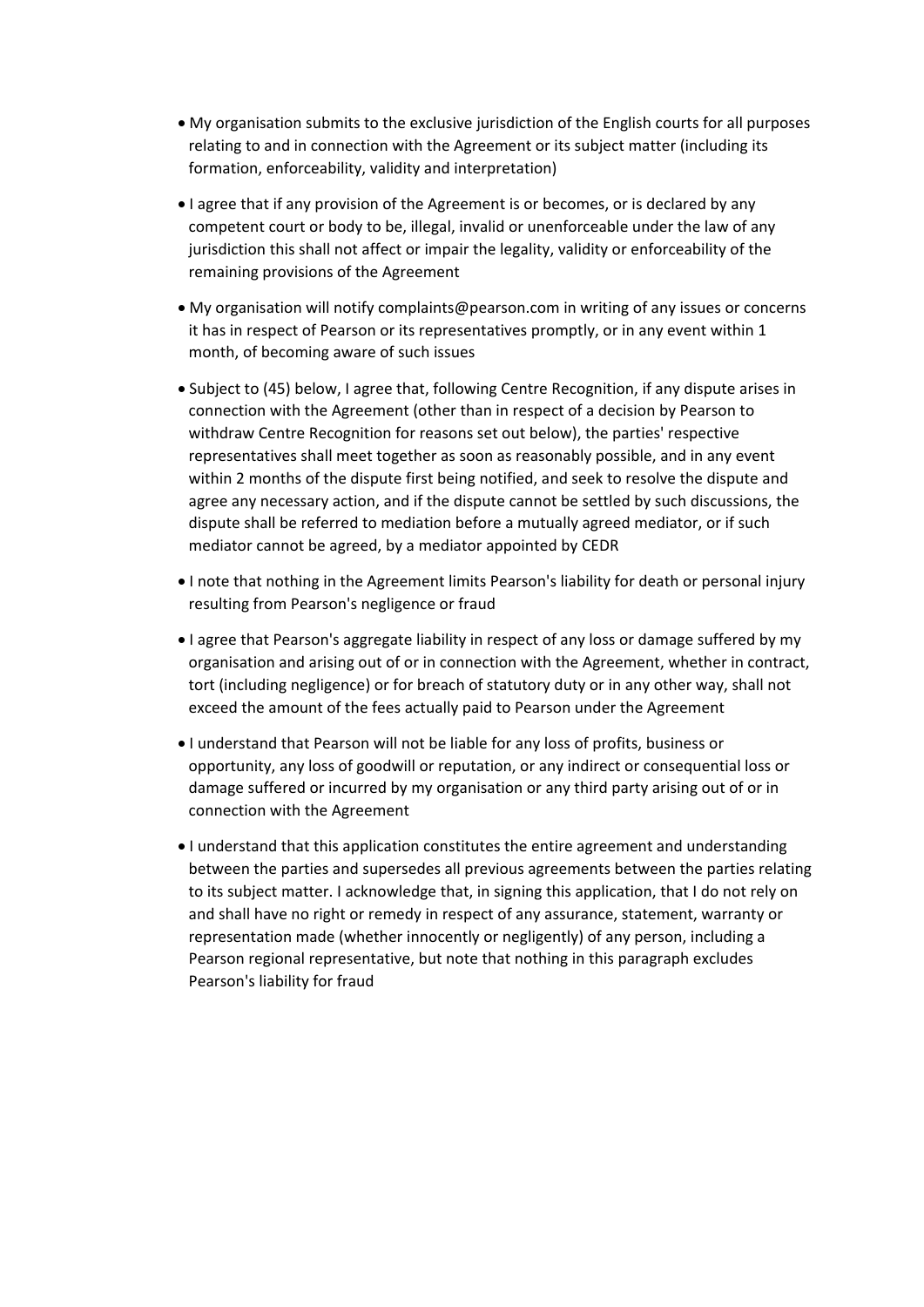# **Observation records and witness statements**

#### **Observation record**

An observation record is used to provide a formal record of an assessor's judgement of learner performance (process evidence e.g. during presentations, practical activities) against the target grading criteria.

The record will:

- relate directly to the evidence requirements in the grading grid of the unit specification
- may confirm achievement or provide specific feedback of performance against national standards for the learner
- provide primary evidence of performance
- is sufficiently detailed to enable others to make a judgement as to quality and whether there is sufficient evidence of performance
- confirm that national standards have been achieved.

#### **Observation records should:**

- be accompanied by supporting/additional evidence. This may take the form of visual aids, video/audio tapes, CDs, photographs, handouts, preparation notes, cue cards, diary record or log book and/or peer assessments records, etc.
- note how effectively these were used to meet the grading criteria
- record the assessor's comments
- be evidenced in learner's portfolios when assessment is carried out through observation along with relevant supporting evidence
- be completed by the assessor who must have direct knowledge of the specification to enable an assessment decision to be made
- be signed and dated by the assessor and the learner also include learners' comments.
- An observation record can have greater validity than a Witness Statement since it is capable of directly recording an assessment decision without reference to others.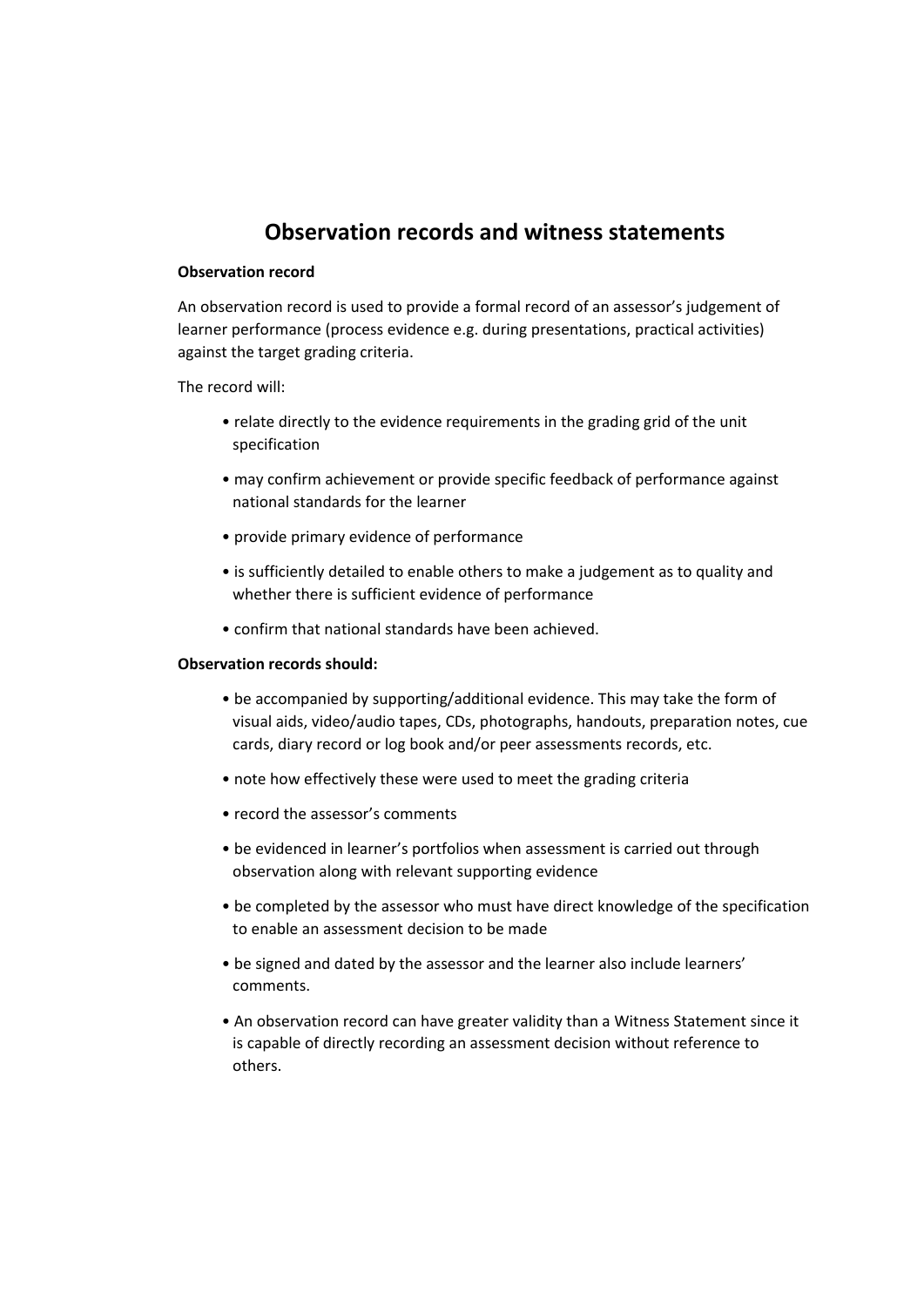# **Externally Set Assessment Policy**

#### **Externally Set Component**

The next generation BTEC qualifications include an element of external assessment.

The majority of assessment of the next generation BTECs remains teacher‐led and internal, but there will also be one or two externally assessed units, depending on the qualification size.

There are three different types of external assessment, designed to ensure that learners are assessed in a way that's appropriate for the sector.

**Aim:** 

- To outline the roles and responsibilities of conducting the externally set tasks
- To standardise our approach to conducting externally set tasks
- To outline the implications and considerations of externally set tasks
- To protect the integrity of this centre and BTEC qualifications.

#### **In order to do this, the centre will:**

- Audit new procedures and practice
- Outline new requirements and access arrangements
- Develop new materials to complete the assessments
- Apply the administration guidance as outlined by Pearson
- 1) 'Paper‐based' testing is a traditional method of assessment whereby an exam paper is set and marked by the awarding organisation. These tests are dispatched to the centre after 'entries' or 'test bookings' have been made. These materials should be stored securely, in line with JCQ guidance. These tests are taken at a time and date prescribed by Pearson. Timetables will be released in advance of tests, in order for centres to plan and schedule. Paper‐based assessments will work to existing results release dates for level 2 qualifications.
- 2) 'Set tasks' are externally assessed set tasks are most commonly used in the creative sectors. All candidates respond to the task, which is set by the awarding BTEC Staff Policies Handbook‐ 19 organisation. Usually a new task is issued each year, and is made available to centres through secure download on the relevant qualification web pages.
- 3) 'Onscreen' tests involve candidates working through an online test under controlled conditions. The 'on demand' nature of this mode of external assessment means more flexibility for the centre. The outcomes are validated with the same rigour as traditional methods. We will need to book a test date in advance with us prior to the delivery of a test. Please also note that as an awarded qualification the results will not be made